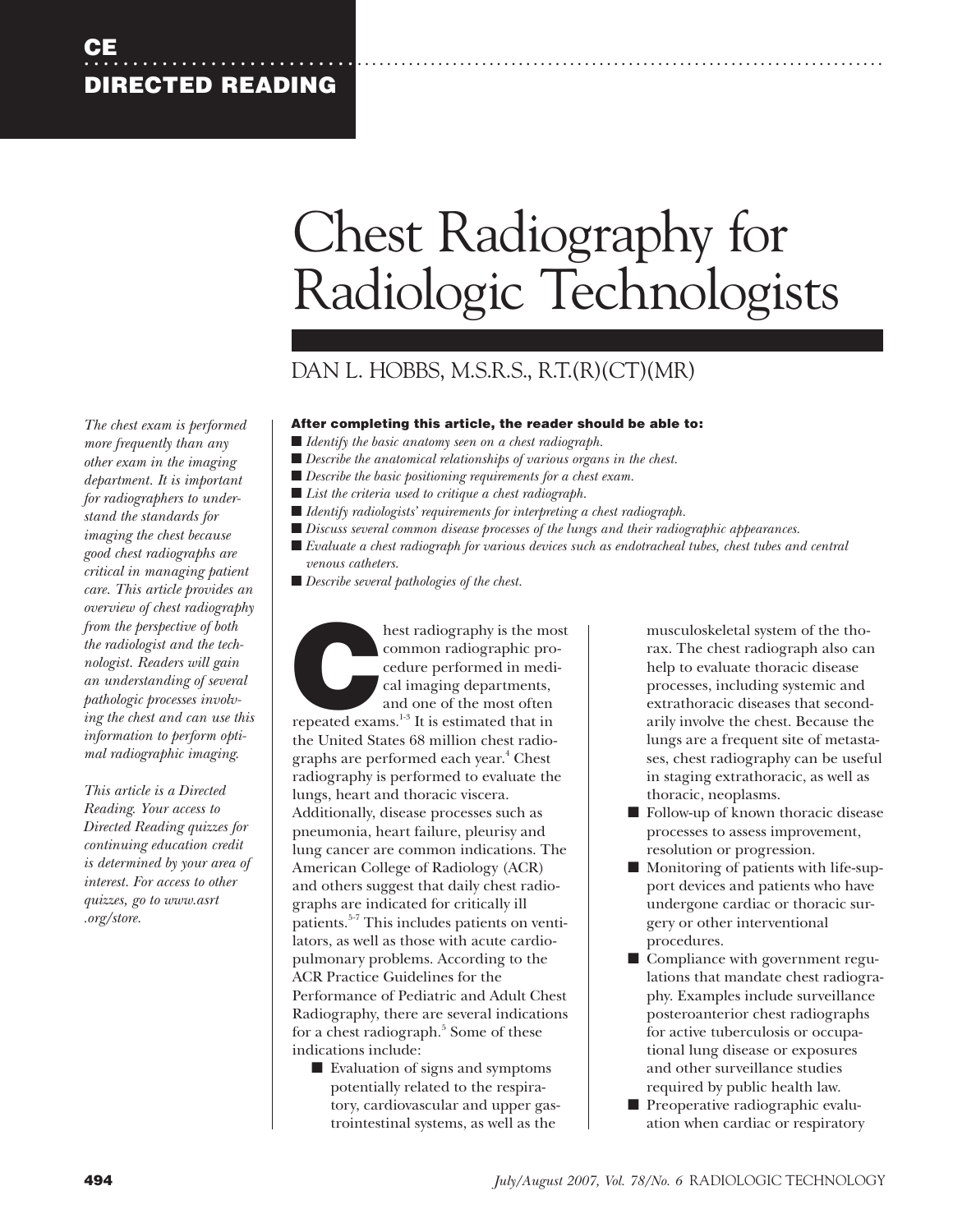symptoms are present or when there is significant potential for thoracic pathology that could compromise the surgical result or lead to increased perioperative morbidity or mortality.<sup>5</sup>

The radiographer's role is to provide the physician with an image of the chest that is diagnostic and aids in the treatment of the patient. This cannot be accomplished satisfactorily without adequate knowledge of chest anatomy, pathology and consistent positioning in both the ambulatory and bedridden patient.

## **Normal Chest Anatomy**

*The Bony Thorax*

The bony thorax of the chest is composed of the sternum anteriorly and 12 pairs of ribs that surround the lungs. Each pair of ribs connects to a corresponding thoracic vertebra posteriorly. The posterior rib attachments connect at the costovertebral and costotransverse joints. Each rib wraps around the lung and descends approximately 3 to 5 inches from its highest point posteriorly.<sup>2</sup> (See Figure 1.) The anterior portion of each rib connects by way of costocartilage to the sternum. The costocartilage usually does not show up on a radiograph unless it is calcified. The true ribs, numbers 1 though 7, connect anteriorly to the sternum by way of this costocartilage. (See Figure 2) The false ribs are numbers 8 through 12. Ribs 8 through 10 connect to the sternum by way of the costocartilages of the seventh ribs. False ribs 11 and 12 are short and do not wrap around the body; they also are called floating ribs. The ribs collectively provide a protective framework for the lungs.

### *The Respiratory System*

The respiratory system is composed of the larynx, trachea, bronchi and lungs. The larynx, commonly referred to as the voice box, is the most superior structure in the respiratory system and houses the vocal cords. In close proximity to the larynx are the thyroid cartilage, laryngeal prominence or Adam's apple, and the cricoid cartilage. The epiglottis also is located nearby and acts as a covering for the trachea when food is swallowed. The trachea descends inferiorly beginning at about the level of C5 to approximately T5 or T6, where it bifurcates at the carina into the right and left primary bronchi. The bronchi then subdivide into several branches. Three secondary branches feed the right lung and 2 secondary branches feed the left lung. These branches divide into tertiary levels and smaller segments, eventually ending in the terminal bronchioles where the alveoli exchange oxygen and carbon dioxide.<sup>2</sup>



**Figure 1.** *Sagittal CT image of the chest. This reformatted image demonstrates the posterior (P) to anterior (A) descent of the ribs as they wrap around the body. The distance between the 2 lines represented by the arrow is approximately 3 to 5 inches in most individuals.*



**Figure 2.** *Coronal CT image of the anterior chest. This reformatted image of the anterior chest demonstrates the sternum (A). The stars indicate a few of the anterior ribs, which are composed of costocartilage. The anterior ribs do not visualize on chest radiographs unless they are calcified. Note the calcifications that have formed on the proximal and distal segments of the costocartilages in this example.*

#### *The Lungs*

The lungs are composed of a spongy material called the parenchyma. The parenchymal tissue contains the fine structures of the bronchial trees and pulmonary circulation. The exchange of oxygen and carbon dioxide takes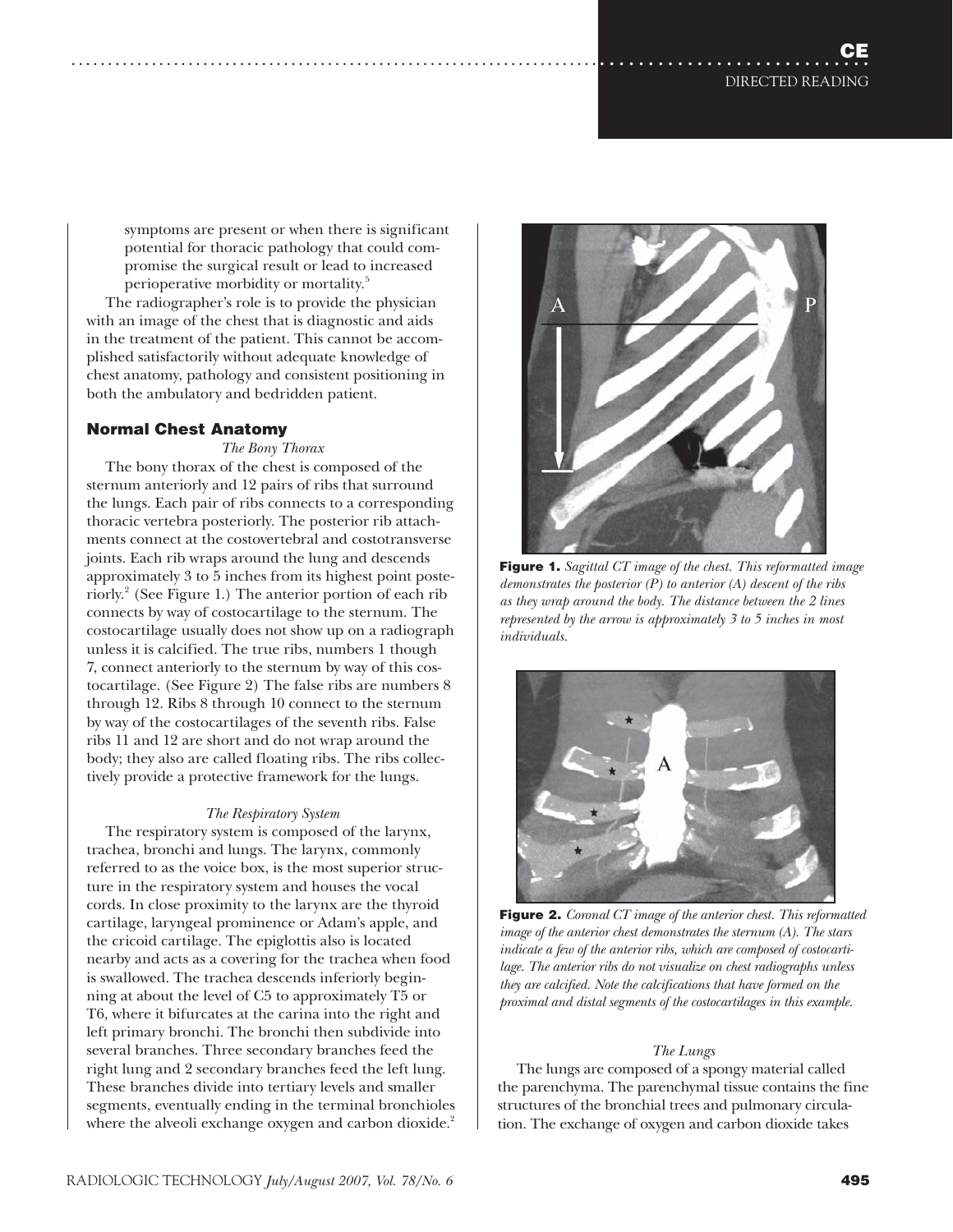place at the alveolar level within the parenchyma. There are millions of alveolar sacs within each lung. Daniels and Orgeig stated that "in humans there are ~25 branches and 300 million alveoli. This structure allows for the generation of an enormous respiratory surface area (up to  $70 \text{ m}^2$  in adult humans)."<sup>8</sup>

The alveoli are composed of 2 types of cells, identified as Type I and Type II cells. Daniels and Orgeig defined the purpose of each of these cell types as follows:

- Type I cells are the main constituent of the walls of each alveolus.
- $\blacksquare$  Type II cells secrete surfactant,<sup>8</sup> which reduces surface tension, thus reducing the tendency of the alveolar sacs to collapse.<sup>9</sup>

The pulmonary arteries and veins supply blood to all portions of the lungs. This network surrounds the alveoli, where oxygen and carbon dioxide are exchanged with the blood.<sup>2</sup> (See Figure 3.)

#### *Divisions of the Lungs*

Structurally, the right lung is composed of 3 lobes. They are named according to location as the upper, middle and lower lobes. The upper and middle lobes are separated by a fissure called the horizontal fissure. Occasionally, this fissure shows as a lucent line on a radiograph. An additional oblique fissure separates the middle and lower lobes.

The left lung is composed of 2 lobes — a superior and inferior lobe divided by an oblique fissure. The lung parenchyma superior to each clavicle is called the apical portion of the lung. This area is often the hiding place for pulmonary nodules and can be hard to evaluate because of the overlying anatomy of the clavicles. Radiographers use the lordotic position to visualize this area.

Inferiorly, the lateral lung angles are in close proximity to the ribs. These angles are named after their location: hence the term costophrenic angles. (See Figure 4.) The right and left costophrenic angles are important radiographically because they can be used to detect effusions and other abnormalities. When this happens, they appear flattened or blunted as a result of fluid buildup or retention.

#### *Diaphragm*

The diaphragm is a muscular structure located immediately below the lung bases. Though it is a single organ, it is divided into 2 sections called the right and



**Figure 3.** *Sagittal CT image of the chest (right). This reformatted image demonstrates the pulmonary arterial circulation opacified with contrast media. The main*  branches of the bronchioles lie in close proximity to this arterial circulation. The *line drawing on the left depicts the bronchiole (B) and alveolar (A) levels within the parenchyma. These structures are the most distal features of the bronchiole tree.*



**Figure 4.** *Coronal CT image and a chest radiograph. The costophrenic angles (A) should be visualized on all chest radiographs. B represents the right and left cardiophrenic angles, C the carina, R the right atrium, L the border of the left ventricle, T the trachea, D the right apex. Additionally, the dotted lines identify the area of the hila of the chest.*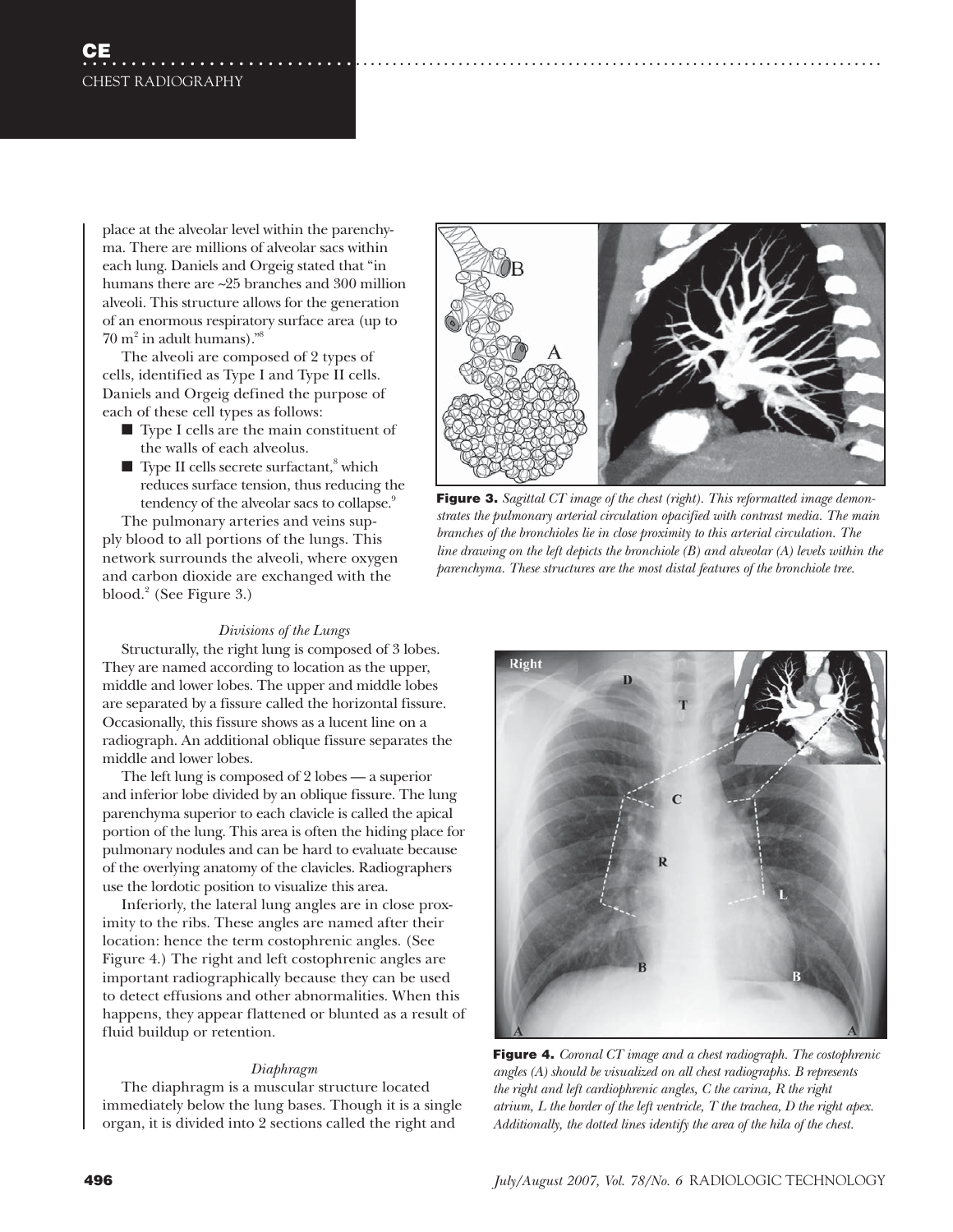left hemidiaphragms. The right hemidiaphragm is higher on a chest radiograph because of the location of the liver, which is immediately inferior to it. The term cardiophrenic angles is sometimes used to describe the area where the heart's border comes in contact with the diaphragm. There are both right and left cardiophrenic angles, which should be visualized on a normal chest radiograph. (See Figure 4.)

#### *Pleura*

 Each lung is surrounded by a thinwalled sac called the pleura. The pleura completely encases the lung with an inner layer called the pulmonary or visceral layer and an outer layer called the parietal layer. The potential space between these 2 layers is called the pleural space. Radiographically, this space is important because it can fill with air (pneumothorax) or blood (hemothorax), which can be seen on a chest radiograph. A chest tube can be placed within the pleural space to drain accumulated fluid or air.

#### *The Mediastinum*

The mediastium is the space between the lungs that houses the heart and

great vessels, including the proximal pulmonary arteries and aortic root. Additionally, the proximal bronchial trees, pulmonary veins, a portion of the esophagus and lymphatic vessels are important structures found in the mediastinum. The hilum "is the central area of each lung, where the bronchi, blood vessels, lymph vessels and nerves enter and leave the lungs." $2$  (See Figure 4.) Furthermore, the thymus gland is located above the heart in the superior mediastinal compartment.

## **Patient Preparation for the Chest Exam**

*All Patients*

Prior to proceeding with the exam, all women of child-bearing age should be asked if there is any possibility of pregnancy. The ACR guidelines<sup>5</sup> suggest that all imaging facilities should have policies and procedures in place that identify patients who might be pregnant prior to exposing them with ionizing radiation. Additionally, clothing that interferes with the exam should be



**Figure 5.** *Radiographic collage of the chest. Each of these images required repeat exposures due to carelessness in screening patients for artifacts.*

removed. This includes items such as bras, jewelry, buttons or any metal objects that could interfere with the study.<sup>5</sup> T-shirts with prominent logos also should be removed because they can show up on the study and can interfere with the diagnosis. Long hair that is in braids or tightly held together with rubber bands should be moved from the upper lung fields.<sup>2</sup> Figure 5 shows several artifacts that resulted in repeat radiographs.

Body piercings and especially nipple piercings are common metallic foreign bodies that can interfere with interpretation and diagnosis. This can be a delicate and embarrassing subject for patients. The question should be phrased sensitively to avoid offending the patient. It is not appropriate to ask a patient if he or she has a nipple piercing. However, simply inquiring if all metal has been removed from the chest area is appropriate. Some body piercings have been welded closed and cannot be removed unless cut. Likewise, some patients will not remove a body piercing because piercings can be difficult or impossible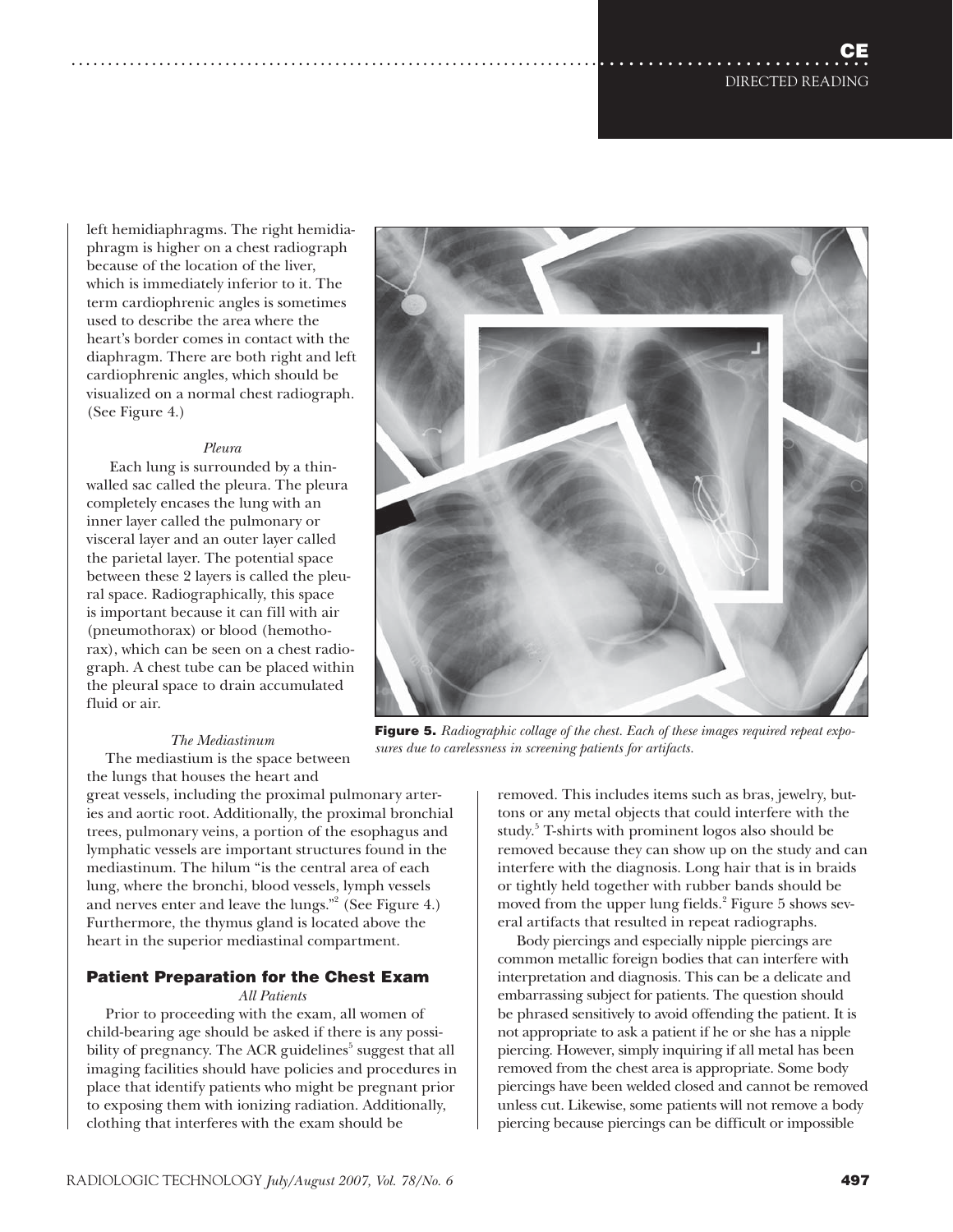to reinsert. In fact, the Association of Professional Piercers on its Web site stated, "Even momentary removal of jewelry from a healing piercing can result in amazingly rapid closure of the piercing and make reinsertion difficult or impossible."10 This site also claimed that metal piercings will not interfere with or obstruct the visibility of pathology on a thoracic radiograph. The decision to remove a piercing should rest with the patient. However, the radiographer should explain that the patient might be asked to remove the piercing on subsequent radiographs if it does indeed interfere with a diagnosis. The choice to do this would still rest with the patient.

*Inpatients and Portable Exam Preparation* Part of preparing a patient for the exam includes removing irrelevant material from the area of interest. Radiographers performing inpatient chest exams in the radiology department and portable chest exams throughout the hospital should be particularly aware of this. Extra time should be taken to ensure that external tubes and lines are redirected from the imaging area. Inpatient gowns frequently contain snaps that can interfere with the study. Sometimes these gowns can be removed and replaced with snapless gowns. If not, the snaps should be repositioned away from the field of view. Likewise, oxygen tubing, electrocardiogram (ECG) leads, the external portions of nasogastric tubes, enteral feeding tubes, temporary pacemakers and telemetry devices should be directed to an appropriate area outside of the collimated field. Care should be taken to avoid disconnecting or inadvertently extracting these devices. Figure 6 demonstrates how distracting they can be if not removed from the field of view. Time should be taken to move these items because they interfere with the visibility of pertinent anatomy. When they remain in the field of view they diminish the quality of the exam, resulting in poor patient care and sometimes missed diagnoses.

## **Radiography of the Chest**

Conventional radiography of the chest has been described in several positioning textbooks.<sup>2,11</sup> The basic radiographs include a posteroanterior (PA) projection and lateral position. For acutely ill patients, an anteroposterior projection (AP) often is obtained. If the patient is in the emergency room (ER) or intensive care unit (ICU), AP portable chest radiography usually is performed. It is interesting to note that it has been estimated that in many medical centers up to 50% of chest radiographs are performed with a portable x-ray machine.<sup>12</sup> AP projections obtained with portable units



**Figure 6.** *Radiographs demonstrating extraneous tubes and lines. These 2 radiographs demonstrate poorly placed ECG lines that interfere with the chest exam. The lines should have been redirected from the field of view prior to making an exposure.*

have several disadvantages compared with PA projections. These include magnification of the heart and thoracic viscera, inability to obtain adequate inspiration because of difficulty obtaining the study erect and technique variations caused by inadequate placement of grids and screens.

Several authors have suggested that chest radiography should be performed with a 72-inch source-toimage-receptor distance (SID) to reduce magnification of the heart.<sup>2,11</sup> Some medical centers use a 120-inch SID for this reason. Quite often, an erect view is difficult to obtain when performing chest radiography because of the patient's condition. However, erect studies are preferred because they better demonstrate pleural effusions and pulmonary edema. Furthermore, when the patient is in an erect position the abdominal structures descend, allowing the patient to take in a deeper breath. This results in a better radiograph, with the lung parenchyma better visualized.

## *The PA Projection*

The PA is performed by positioning the patient against the upright Bucky. (See Figure 7.) First, adequate radiation protection should be provided to the patient whenever possible. This means that the radiographer should provide a wraparound apron or other shielding devices as deemed appropriate. Next, the patient should stand in a relaxed position facing the Bucky with the shoulders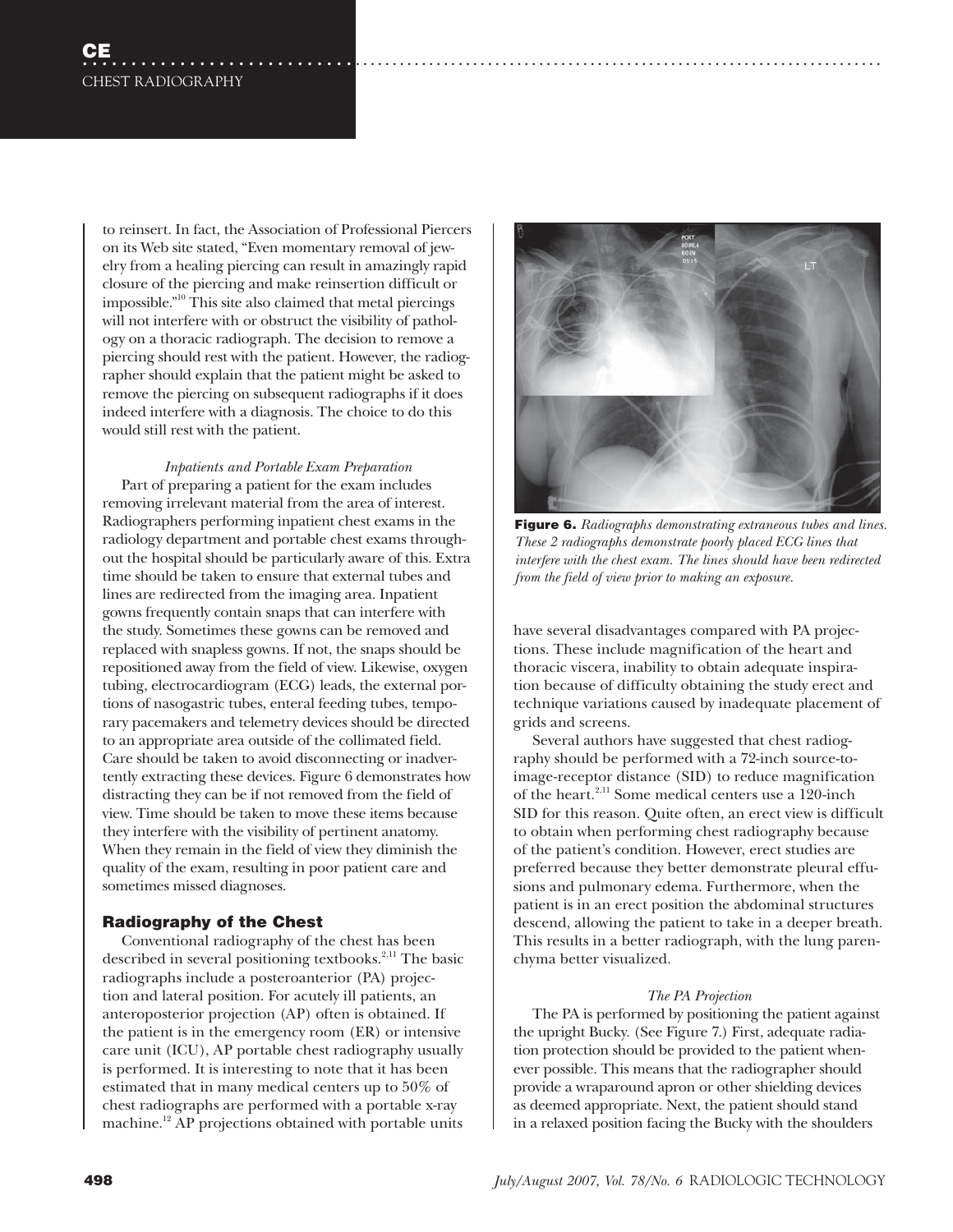**CE** DIRECTED READING ....................................................................................................

rolled forward. Rolling the shoulders forward is important because it moves the scapular bodies from the lung fields, allowing for better visualization of parenchymal anatomy. The head should be extended slightly to avoid cranial anatomy overlying the apical portion of the lungs. The placement of the cassette should be about 2 inches above the patient's shoulders. When using older film-screen technology this allows for placement of the patient identification (ID) block outside of the lung anatomy. With newer computed radiography (CR) equipment, placement of the ID block is of less concern because it is not used for ID purposes. With CR equipment this block is used to orient the image as it is being read by the CR reader. Proper placement will result in an image display on the computer monitor that is correctly oriented. Neither of these issues are a concern with a direct radiography (DR) system because cassettes have been replaced with permanent imaging plates. Regardless of whether older analog systems or newer digital technology is used, Bucky height is critical to preclude clipping anatomy; thus, adequate placement is about 2 inches above the shoulders.

Bontrager<sup>2</sup> described an interesting method of positioning for the PA chest exam, known as the hand-spread method. He recommended that prior to using this method the radiographer should

measure his or her own thumb-to-little-finger distance. Sometimes it is also beneficial to measure the distance between the index finger and thumb. Once these distances are known, the measurements can be used to align the patient's midlung field with the center of the imaging receptor (IR). To accomplish this, the radiographer places the tip of his or her small finger on the vertebra prominens (C7) while extending the thumb inferiorly along the spinous processes. (See Figure 7,

upper left image.) Likewise, the index finger and the thumb also could be used. The middle of the chest correlates to T7, which is located 7 inches inferior to the vertebra prominens for most women and 8 inches inferior for most men. The central ray is then placed at this level. This distance can vary slightly depending on variations in body habitus, but it generally holds true for most patients. For example, Bontrager $^{\rm 2}$  noted that welldeveloped athletes with a sthenic or hyposthenic body



*uses the hand-spread method to center the radiograph to T7. Upper right: Positioning for the lateral projection of the chest. Lower left: Measuring the thumb-to-little-finger and index-finger-to-thumb distances. These measurements can be used to determine the centering for a properly positioned PA projection of the chest, which is 7 inches for the average woman and 8 inches for the average man.*<sup>2</sup>

*Lower right: avoiding a rotated lateral projection by using the hand to feel the rib cage.*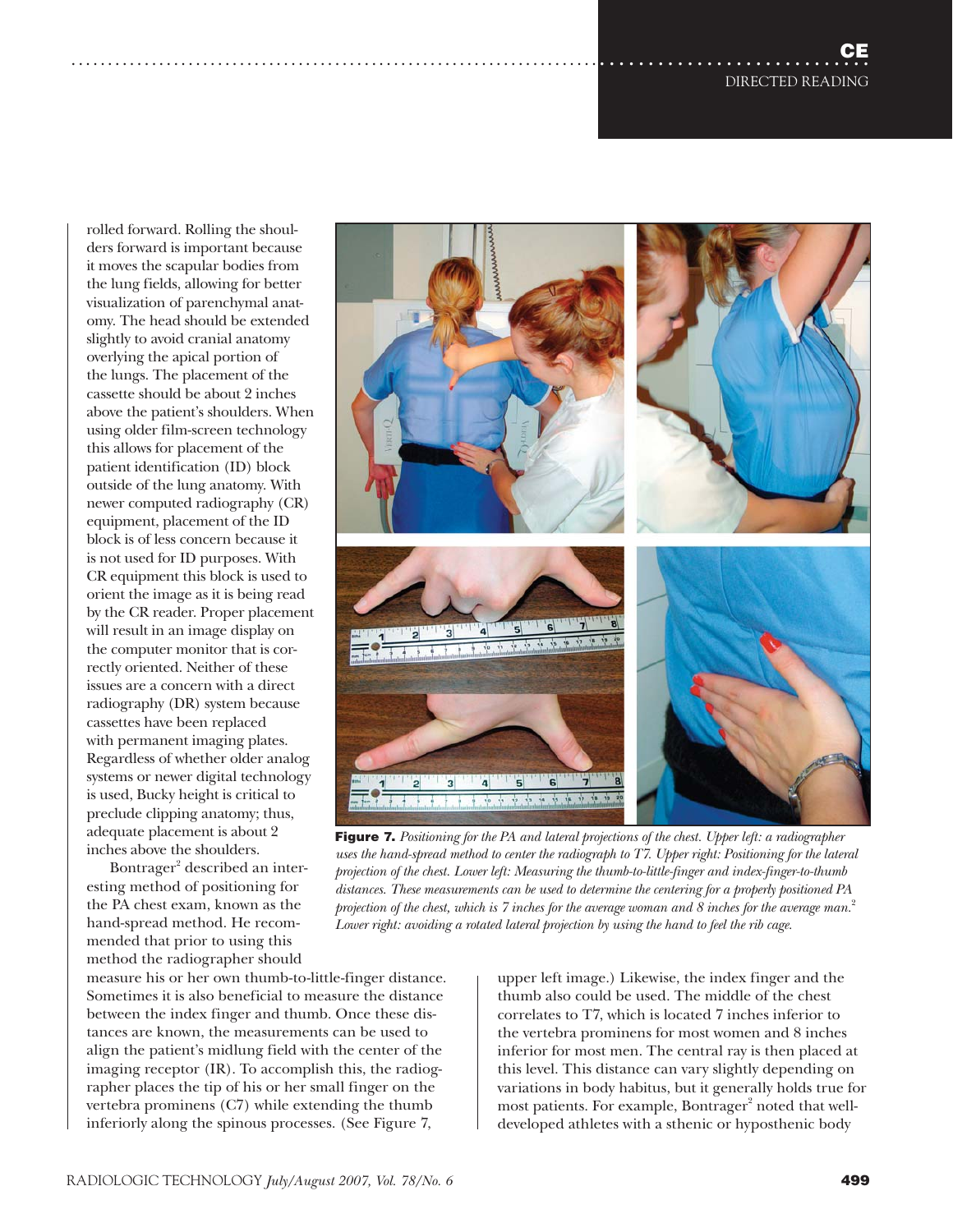habitus often require centering between 8 and 9 inches from the vertebra prominens. Conversely, a patient with a hypersthenic body habitus should be centered between 6 and 7 inches from the vertebra prominens.

Next, the top of the collimated light field is put at the level of the vertebra prominens. This corresponds to the level of the pulmonary apices. Because of the divergent nature of the x-ray beam, when the upper collimated beam reaches the IR all of the apices will be included on the radiograph, thus precluding clipping important thoracic anatomy. Likewise, by using this method the collimation at the bottom of the radiograph includes the lung bases, thus providing equal collimation at the top and bottom of the IR. This is an interesting method and with practice can result in better-centered radiographs of the chest.

The exposure is made with high kVp, high mA and short exposure time. The patient should be instructed to hold his or her breath on the second inspiration. This allows for a better inspiratory effort and, as a consequence, a radiograph with fully inflated lungs.

## *The Lateral Position*

The lateral radiograph of the chest is performed by placing the left hemithorax against the IR. The arms should be raised above the head. Occasionally, an intravenous (IV) pole or other support can be used to help maintain this position. The left lateral position is routine because it places the heart closer to the IR.

The shoulder is in close contact with the IR superiorly; however, depending on body habitus, this often results in greater object-film distance inferiorly. This can be as much as 2 or 3 inches. Care should be taken to ensure that the patient is standing straight and that the body does not tilt toward the IR. It is tempting for new radiographers to tilt the patient to reduce the object-film distance. However, this is incorrect and should be avoided because the radiograph will appear distorted. Tilt "may be evident by closed disk spaces of thoracic vertebrae" on the radiograph.<sup>2</sup>

To ensure that the patient is standing in a true lateral position, some radiographers place a hand on the patient's lower back, where the ribs are easy to palpate. The radiographer can ensure superimposition of the right and left rib cages by rotating the patient if necessary while feeling the posterior ribs. When the radiographer's hand is perpendicular to the IR, unwanted rotation generally is eliminated. (See Figure 7, lower right image.) Again, the exposure is made with high kVp, high mA and short exposure time. As in the

PA projection, the exposure is made upon the second inspiration.

## *The Portable AP*

The portable exam is performed whenever the patient cannot come to the department for traditional PA and lateral radiographs of the chest. Sometimes a portable chest radiograph can be performed only with the patient in the supine position. Whenever possible, however, it should be performed with the patient erect or erect "to the greatest angle tolerated by the patient."11 Patients who are on ventilators or have had recent surgery present a challenge when trying to position for the AP, and the examination often must be performed with the patient supine. As stated previously, care should be taken to reposition ECG wires and tubes overlying the chest that interfere with physician interpretation. Radiographers always should keep this in mind because portable studies are performed on critical patients who present with all sorts of paraphernalia.

Semierect films often appear lordotic when performed with the portable x-ray machine. This happens when the x-ray tube and IR are not properly aligned. The x-ray tube should be perpendicular to the IR to avoid a lordotic appearance. However, if fluid levels are a concern, the x-ray tube should remain in a horizontal position. In this scenario, to avoid a lordotic appearance, a decubitus position should be considered. These decisions are made by the radiographer and are paramount in providing good patient care. This means that the radiographer should evaluate the reason for the chest radiograph and then determine the best method to use. For example, if the exam was ordered to demonstrate possible pleural effusions, it should be performed with the patient fully erect with a horizontal beam. If the patient's condition does not allow for an erect examination, a lateral decubitus projection provides similar information. On the other hand, if the portable exam is ordered to demonstrate a line placement and the patient presents in a semierect position, the x-ray tube should be tilted caudally to avoid a lordotic appearance. This generally places the x-ray tube at a 90° angle to the IR. Other factors such as the placement of grids and screens require additional forethought on the radiographer's part.

## *Consistency in Positioning*

It is not unusual for patients in the ICU to have portable chest radiography performed daily. In these scenarios, similar positions should be employed each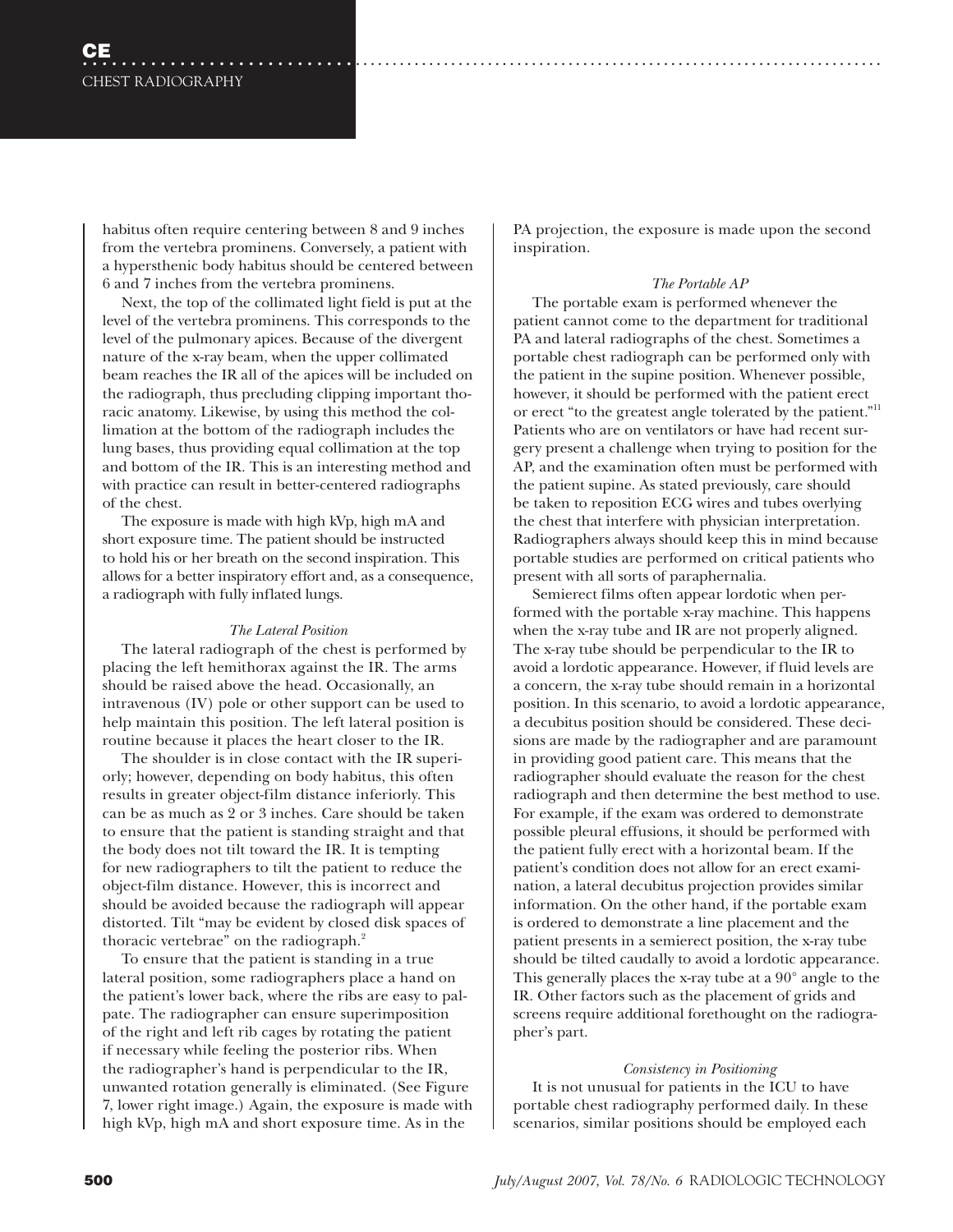day. This means that radiographers making these exposures should check previous radiographs to ensure they are providing uniformity in positioning and technique. Subtle changes often are noted on daily radiographs when they are compared with each other. Such findings could prompt changes in patients' medical treatment, $\frac{7}{13}$  as a study performed by Marik and Janower confirmed.<sup>14</sup> They found that  $66\%$  of intubated patients and 25% of nonintubated patients in an ICU had modifications in treatment based on results of daily chest radiographs.

As a result, it is important that radiographers provide consistency when performing chest radiography. Subtle changes seen on chest radiographs should be the direct result of the patient's condition and not a result of variations in positioning. Consistent positioning can be accomplished only by providing adequate documentation on the radiograph. To do this, some radiology departments use a sticker to record this information. Newer digital technologies provide a way to add electronic annotations to images. At a minimum, the sticker or annotation should include the date and time of the exam, the distance used, the patient's position and the technique employed. This permits consistency when follow-up studies are performed by multiple radiographers working different shifts. Regardless of which method is employed to record this data, it is crucial that the information is retrievable in some format. It is also crucial that radiographers review this information prior to performing subsequent chest radiography.

The exposure for the AP portable chest radiograph should be made on the second inspiration if possible. For patients who are unresponsive or require mechanical ventilation by a respiratory therapist or anesthesiologist, a coordinated effort will be necessary to ensure that there is sufficient inspiration prior to making the exposure. Likewise, if the patient is on a ventilator " . . . carefully watch the patient's chest to determine the inspiratory phase for the exposure."<sup>11</sup>

## **Technical Evaluation Of a Chest Radiograph**

Once the film has been exposed and processed, the responsibility of reviewing it does not rest solely with the radiologist. The film first should be evaluated by the radiographer. In a conversation with D. Madden, M.D., (October 2006), he said "The technologist is responsible for the technical excellence of the study." This statement emphasizes the importance of obtaining a quality exam

and reinforces the fact that radiographers play an integral role in the care of patients. A radiograph cannot be interpreted adequately by the radiologist unless it is technically adequate.

The following considerations should be evaluated by the radiographer prior to submitting the radiograph for review:

- Correct demographic information.
- Correct marker placement.
- Correct exposure.
- Adequate position.
- Sufficient inspiration.
- Pertinent anatomy demonstrated.

## *Correct Demographic Information*

This information should include the patient's name and any other identifying information deemed necessary by the institution. The ACR guidelines suggest that each image be permanently marked with the patient's name, the x-ray number or some other identifying number, the date and time the exam was performed and the patient's date of birth.<sup>5</sup>

## *Correct Marker Placement*

The correct anatomical side marker, right or left, should be visible on the final radiograph. Care should be exercised by the radiographer to ensure that the marker will not interfere with interpretation by covering pertinent anatomy. Additional care should be exercised to make sure that the marker is placed on the correct side. Conditions such as situs inversus show the importance of correct marker placement. Situs inversus is a reversal of anatomy. As Wilhelm explained: "In situs inversus, the morphologic right atrium is on the left and the morphologic left atrium is on the right. The normal pulmonary anatomy is reversed so that the left lung has 3 lobes and the right 2 lobes. In addition, the liver and gallbladder are located on the left, while the spleen and stomach are located on the right. The remaining structures also are a mirror image of the normal."15

Markers are often color coded, which helps to reduce errors. Nonetheless, radiographers always should check prior to making an exposure to ensure that the correct marker is placed on the correct side. Writing "R" or "L" on the radiograph after the exposure is generally not acceptable because of legal issues associated with mismarkings.<sup>2</sup> This also could hold true for annotating an image after exposure with newer digital technologies.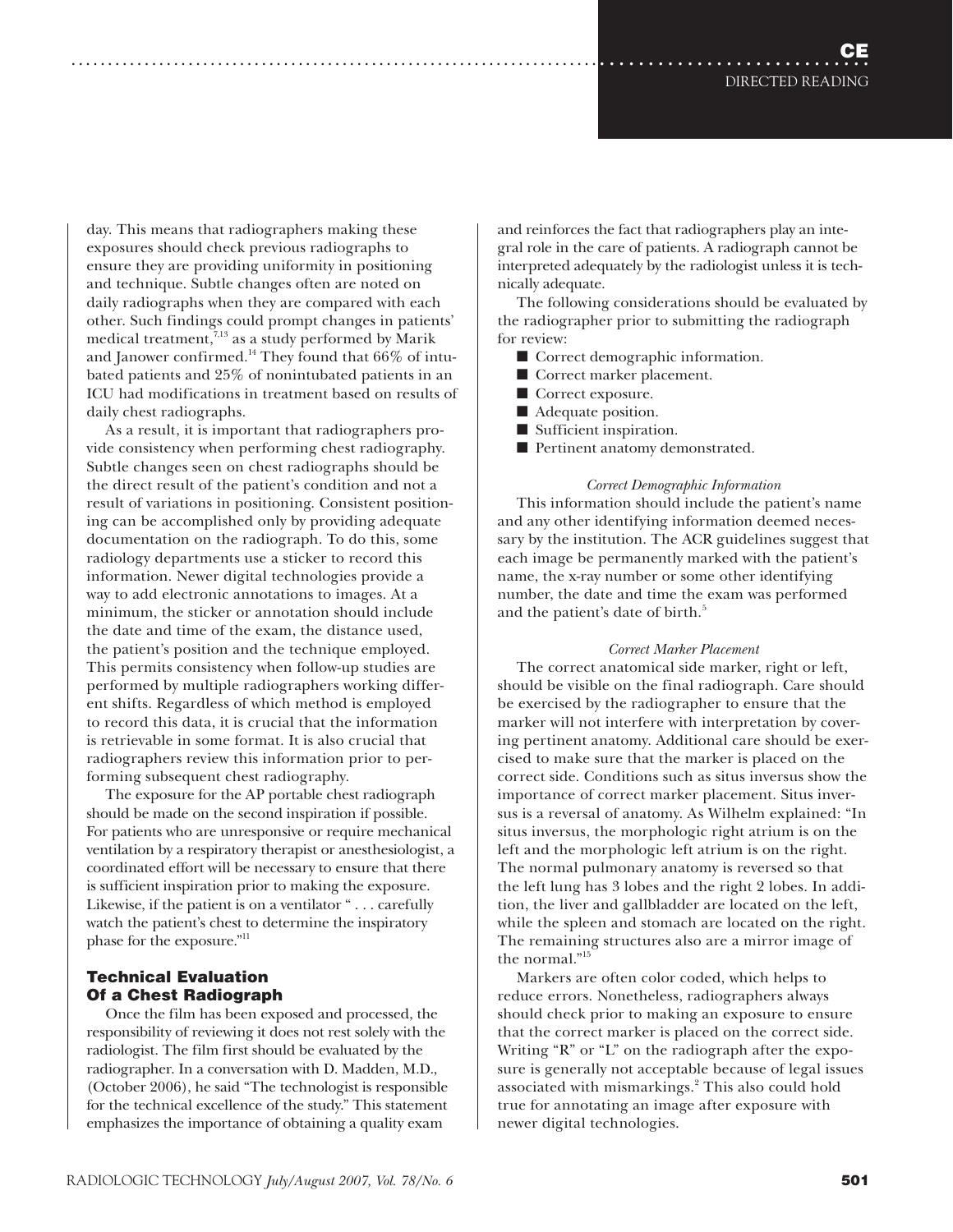#### *Correct Exposure*

Evaluation of the radiograph for the correct exposure is vital. An underexposed radiograph that is too light may simulate pulmonary opacities that are not really present, leading to a false positive result. Likewise, an overexposed film that is too dark or overpenetrated can burn out essential anatomy. An example would be a pulmonary nodule that was not seen because of overexposure, resulting in a false negative interpretation.<sup>16</sup> Digital technology is solving these types of concerns. Digital images can be manipulated after processing by the user. Changes to density and contrast can be made after the exposure by adjusting the window and level of the image. Therefore, anatomy that cannot be adequately visualized can be manipulated by the operator to enhance the image. Conventional analog techniques do not allow for this type of manipulation.

Regardless of the type of imaging equipment used, adequate exposure is evaluated by visualizing the thoracic vertebrae behind the heart. On a correctly exposed radiograph, the vertebrae and corresponding posterior ribs should be faintly visible through the heart. Bontrager stated, "A determining factor for this on PA chest radiographs is to be able to see faint outlines of at least the mid and upper vertebrae and posterior ribs through the heart and other mediastinal structure shadows."2 Additionally, the pulmonary blood vessels should be visualized out to the distal third of the peripheral lung field. $16$ 

#### *Adequate Position*

Prior to submitting a radiograph for interpretation, the radiographer should confirm that an adequate position was obtained. This means that the radiograph should not show signs of rotation. If the patient was properly positioned for the frontal projection, a term that often is used by radiologists in place of AP or PA, the medial ends of the clavicles will appear equidistant from the spinous processes of the thoracic vertebrae.<sup>2</sup> (See Figure 8.) Variation of more than 1 cm could affect the appearance of the lung.<sup>17</sup> This is important because rotation can cause differences in density. Likewise, certain conditions such as mediastinal widening cannot be evaluated properly on a rotated chest radiograph.18 Additionally, on a well-positioned chest radiograph the scapulae should not be seen in the lung field. Scapular densities can prevent detection of abnormalities in the periphery of the lung.

Proper positioning on a lateral chest radiograph



**Figure 8.** *PA chest radiograph demonstrating no rotation. The white dotted lines on this radiograph outline the sternal ends of the clavicles, which should be equidistant from the spinous processes of the thoracic vertebrae, represented by the black dotted line.* 

should demonstrate superimposition of the ribs posteriorly. Generally, rotation of no more than a quarter to a half inch is acceptable.<sup>2</sup> (See Figure 9.) Likewise, the patient's arms should be lifted high enough to avoid superimposition of the soft tissues of the arms on the upper apices. The sternum should be visualized as a thin bony structure on the anterior thorax. If it appears widened, this is another indication of rotation.

#### *Sufficient Inspiration*

Sufficient inspiration is evaluated by visualizing 10 posterior ribs above the diaphragm on a frontal projection of the chest. $^{2,11}$  (See Figure 10.) Radiographers may wonder why it is important to have good inspiration on a chest radiograph. Alben<sup>17</sup> explained that if the patient does not provide an adequate inspiration, the lung markings become crowded and the radiologist could interpret an abnormality that is not really there. Likewise, the heart shadow and borders are not adequately visualized without adequate inspiration. Alben also noted that "the heart will appear larger than it actually is."<sup>17</sup> Bontrager<sup>2</sup> and Ballinger<sup>11</sup> both persuasively explained the importance of exposing on the second breath hold, which generally provides a deeper inspiration.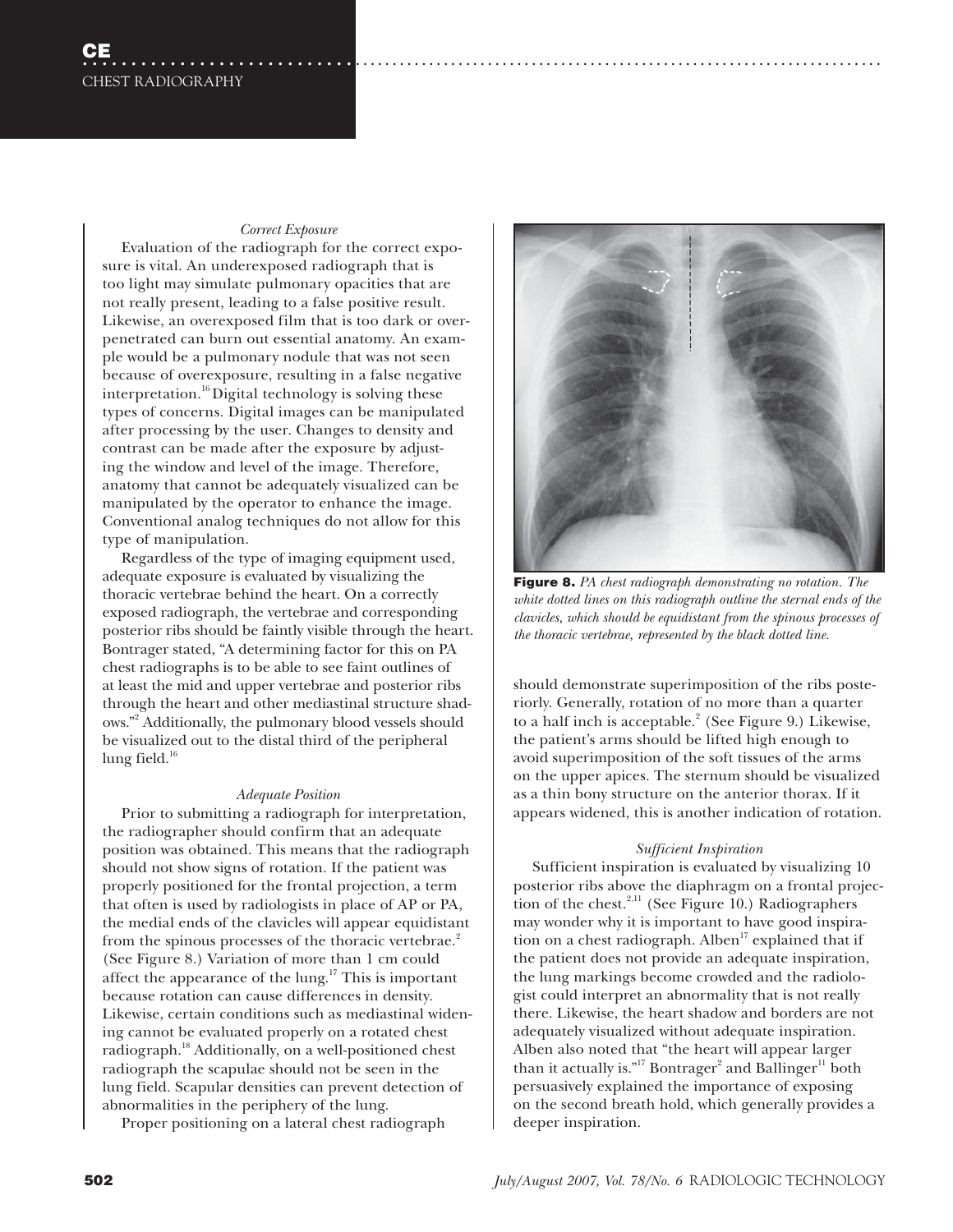

**Figure 9.** *Lateral chest radiograph demonstrating rotation. No more than one-quarter to one-half inch rotation is acceptable for a lateral projection of the chest.*

## *Pertinent Anatomy Demonstrated*

The chest radiograph should demonstrate all of the anatomy of the lungs from the apices to the lung bases. (See Figure 10.) This means that both hemidiaphragms should be seen in their entirety. Student radiographers often question how close the costophrenic angles can be clipped without requiring a repeat. In response, an experienced radiographer might explain that pleural effusion is a frequent finding on chest radiographs and sometimes blunting of the costophrenic angle is the only radiographic sign. Therefore, all of the costophrenic angles should be visualized.

## **Densities on a Chest Radiograph**

The amount of blackening on a chest radiograph is a direct result of the amount of radiation that passes through the thorax and reaches the imaging receptor. Specific terminology is used to describe the differences in tissue attenuation when this happens.<sup>19</sup> Radiolucency describes the ability of the x-ray beam to pass through a body part. For example, the lungs are radiolucent because they are composed mainly of air, allowing for easy passage of the x-ray beam through the parenchyma. Likewise, fat



**Figure 10.** *Radiograph demonstrating sufficient inspiration. The patient has provided sufficient inspiration on a PA projection of the chest if 10 ribs can be visualized above the diaphragm. The posterior ribs are numbered from 1 to 10 and the white dotted line represents the right hemidiaphragm. The frontal projection also should include all of the anatomy from the apices to the lung bases.*

is radiolucent compared with bone, but not quite as radiolucent as air. Conversely, in comparison with the lungs, the spine is radiopaque. The term radiopaque describes how the x-ray beam is attenuated as it interacts with the calcium in the thoracic spine.<sup>19</sup> Radiolucent structures are captured on the recording media as black or very dark shades of gray. Radiopaque structures are captured as white densities.

Additionally, the atomic number of an element determines its radiopacity. Higher atomic-numbered elements have increased radiopacity, or the ability to attenuate the x-ray beam more; therefore, these densities appear white on radiographs. See Table 1 for a list of common elements encountered in radiology and their corresponding atomic numbers. Understanding these concepts is crucial when evaluating the different densities seen on a chest radiograph.

The structures within the chest are composed of 5 basic densities. Four of these densities are inherent to the organism; the last is metal, which is man-made. Each can be evaluated on a chest radiograph. They are listed in order from the most radiolucent to the most radiopaque: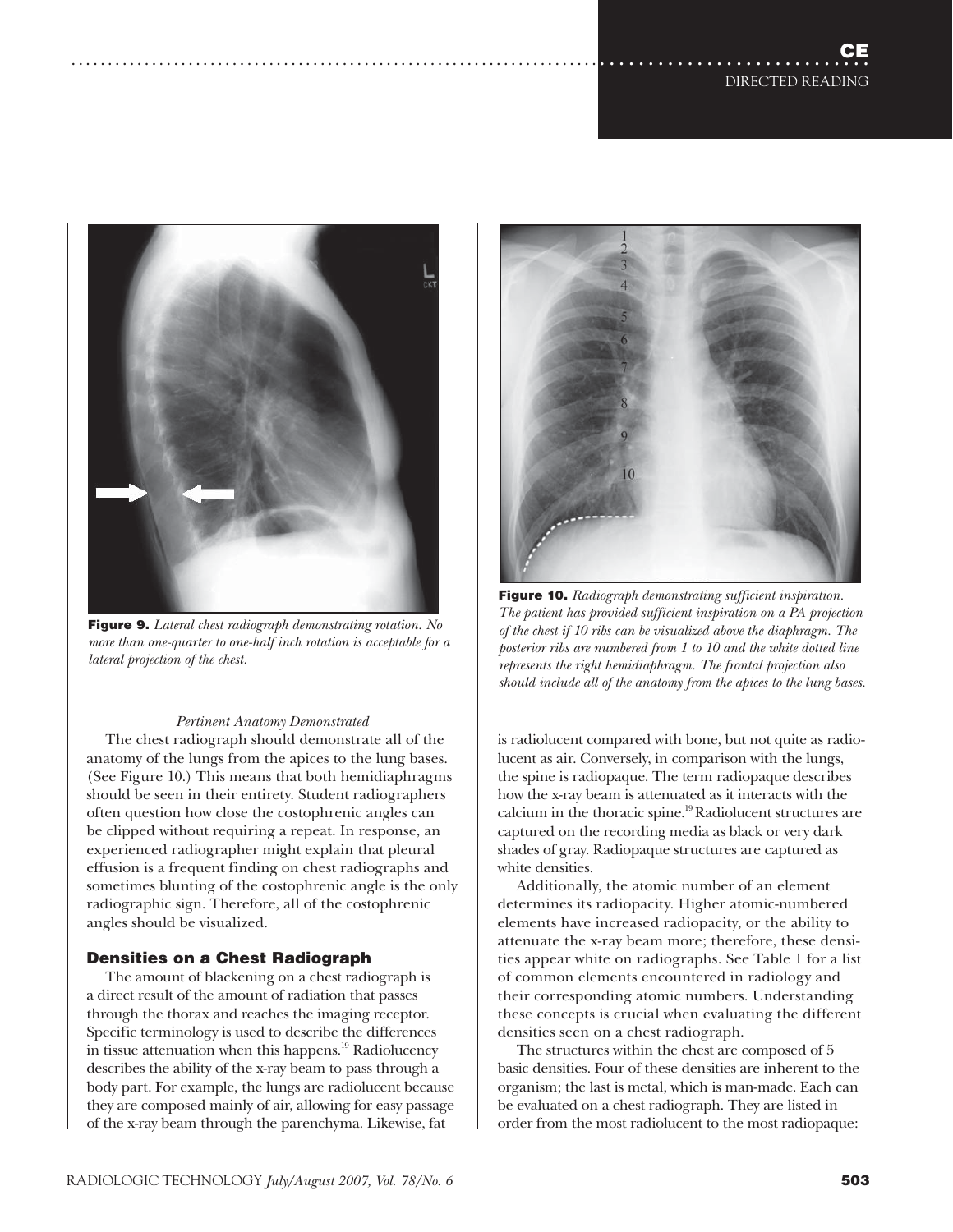■ Air. ■ Fat. ■ Soft tissue. ■ Bone. ■ Metal.

#### *Air*

Air is the most radiolucent substance visible on a radiograph. The lungs are black on a radiograph because they are filled mainly with air.

### *Fat*

Fat by itself appears as very dark shades of gray on a radiograph. However, it can vary in appearance depending on the location, thickness and the collective effect of composite tissues. Quite often fat densities appear in the axilla on a PA radiograph of the chest as thin dark radiolucencies.

### *Soft Tissue*

Soft tissue structures in the thorax include the heart and great vessels. These structures have a greater radiopacity than the lungs; therefore, they appear white. Likewise, if the bronchi become plugged with mucus or filled with fluid, the resulting appearance on a radiograph resembles tissues of water density, such as the heart. Radiologists commonly refer to these types of densities as "tissues of water densities" because, regardless of their composition, they are represented by various shades of white on the radiograph.

#### *Bone*

Bone is composed primarily of calcium. It is the calcium that makes the bones appear white on a radiograph. The composition of bone varies, resulting in various shades of densities on the radiograph from gray to white. For example, trabecular bone is more porous than compact bone and is represented on a radiograph with shades from gray to white. Impenetrable compact bone is represented as white. As a result, the ribs, clavicles, scapulae and vertebrae are visualized as white on a chest radiograph.

## *Metal*

Metal is included in this discussion because it is commonly seen in the body. Metal absorbs more radiation than any of the other 4 basic densities and thus appears white on radiographs. Examples related to the chest include shoulder joint replacements; metallic sutures, such as those seen in patients who have had open heart surgery; surgical clips; pacemakers; and stents.

## Table 1 **Atomic Numbers of Common Elements In the Radiographic Sciences<sup>20</sup>**

| <b>Element</b>     | <b>Atomic Number</b> |
|--------------------|----------------------|
|                    |                      |
| Hydrogen<br>Oxygen | 8                    |
| Calcium            | 20                   |
| lodine             | 53                   |
| <b>Barium</b>      | 56                   |
| .ead               | 82                   |

## **Differences in Densities And Radiographic Signs**

Anatomy on a chest radiograph is visible because of the different densities discussed above. For example, the left ventricle of the heart can be seen because the left lung is in close proximity to the left ventricle and the radiopacities of these 2 structures are strikingly different. Hence, the border of the heart is visible.

Occasionally, the heart border cannot be seen on a chest radiograph. This happens when the lungs, bronchioles or interstitium become full of secretions, such as blood or pus from infection, or filled with tumors. The lung then is composed of tissues that are like water densities, making it similar in density to the heart. When this happens, the border of the heart cannot be seen because the adjoining lungs now have the same density. According to Siela, "If 2 structures of equal density are adjacent to each other, the border of neither structure can be detected."21 This is called the silhouette sign. This sign is very helpful and often used by radiologists to evaluate disease processes of the thorax.

## *Example of the Silhouette Sign*

When a pathologist microscopically views a tissue sample from a normal lung and then compares it with a tissue sample from an abnormal lung that is full of fluid, they appear drastically different. (See Figure 11.) This holds true of their radiographic appearances, as well. Air-filled alveoli appear black, and fluid-filled alveoli appear white on a radiograph. As Chandrasekkar explained, "Most of the disease states replace air from alveoli with a pathological process, which usually is a liquid density and appears white."<sup>22</sup> Radiologists use radiographic signs such as this to help them identify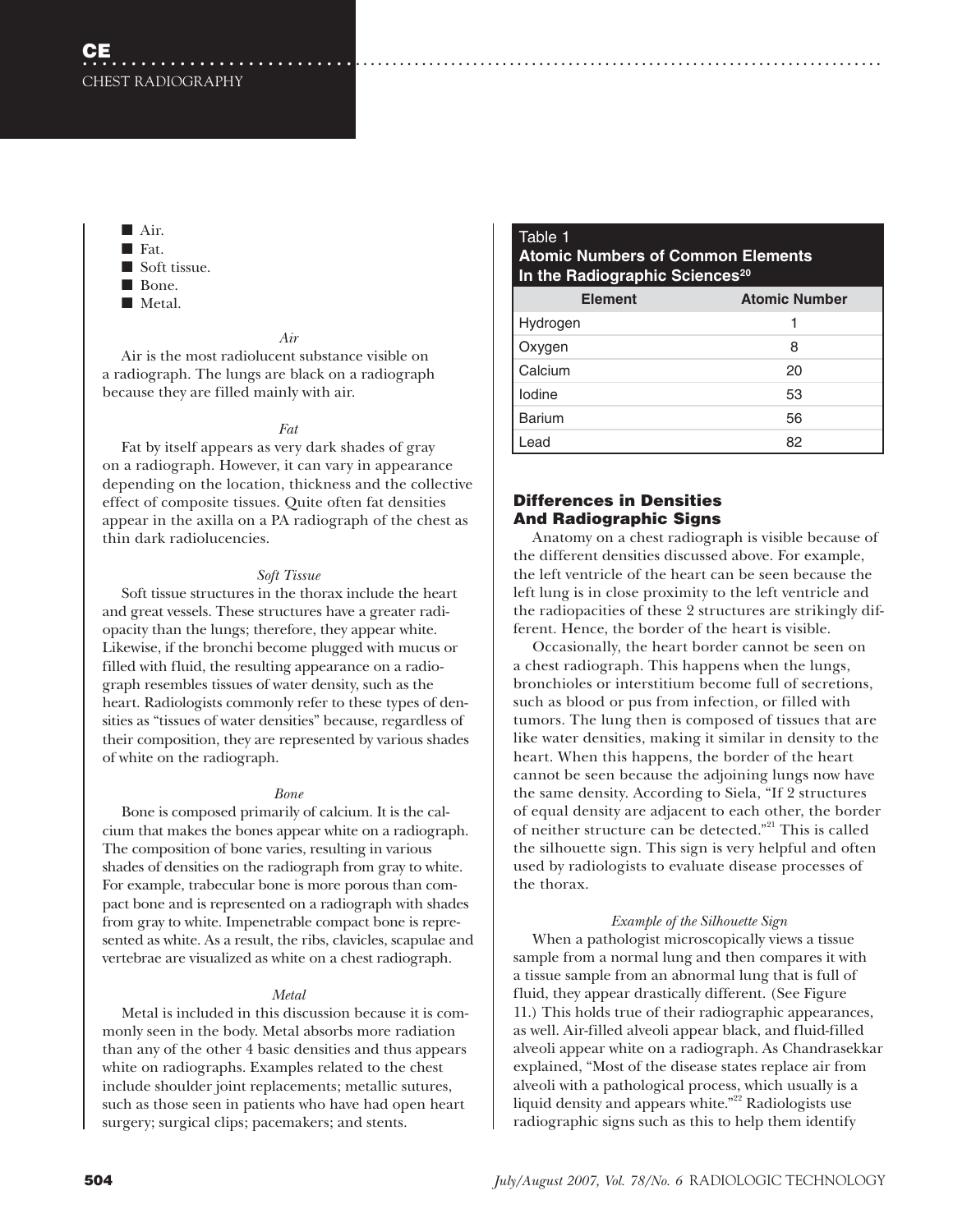**CE** DIRECTED READING ....................................................................................................



**Figure 11.** *Microscopic images of air- and fluid-filled alveoli. A. Normal lung showing alveoli filled with air. B. Abnormal lung with fluid-filled alveoli, such as would be seen in a patient who has pulmonary edema. (Image courtesy of Arcot J. Chandrasekhar, M.D., MBBS, FACP, FCCP, FRCP(C), professor of medicine, Pulmonary Critical Care Division, Loyola University, Chicago, IL.)*



**Figure 12.** *Radiograph of the chest demonstrating a left pneumonectomy. The heart is undetectable because fibrous tissue has filled the space once occupied by the left lung. The heart and this tissue are of the same density; hence, the heart's border is invisible. This is an example of the silhouette sign. (Reprinted with permission from W. Herring, Albert Einstein Medical Center, Philadelphia, PA. LearningRadiology.com Web site. www.learningradiology.com.)*

specific disease processes on chest radiographs. For example, Herring<sup>23</sup> described a patient who had the left lung removed. (See Figure 12.) The area where the lung once was located has filled in with fibrous tissue. The heart cannot be seen because the adjacent fibrous tissue is of equal density.

## **Systematic Approach To Viewing Radiographs**

To ensure that pathology is not missed when interpreting studies, radiologists often use a systematic approach. This is vital for radiographers to understand because it helps ensure continuity of care when radiographers appreciate what the interpreting physician is evaluating. Dick<sup>24</sup> explained what a physician looks at when reviewing a chest radiograph. She wrote that initially the radiograph should be reviewed by looking at the technical aspects. These include checking the position to verify if it was AP, PA, supine or erect, as well as assessing the image for rotation, technique and overall appearance of soft-tissue structures. This is accomplished by evaluating the sternal ends of the clavicles and the visibility of the thoracic vertebrae behind the heart. Gender often can be determined by the presence of breast shadows. Consequently, it may be during the technical evaluation that a mastectomy is discovered.

After the technical components have been reviewed, the radiograph should be systematically evaluated. Several authors have suggested different ways to do this.17,21,24-25 However, the method listed by  $Dick^{24}$  seems comprehensive. She suggests beginning by looking closely at the mediastinal contours. She accomplishes this by running her eyes down the left side of the radiograph and then up the right side. While performing this she checks for anatomical structures such as the trachea and great vessels of the heart and lungs. The trachea should be in the upper central area of the image. The arch of the aorta is seen inferior to the trachea and is the first structure located on the left side of the spine when glancing inferiorly from the trachea. Inferior to the arch is the left pulmonary artery. She then suggests looking for the branches of the pulmonary arteries as they fan out to the periphery of the lungs.

The heart should be positioned with two-thirds of it on the left side of the chest and one-third on the right. It should take up no more than one-half of the thoracic cavity at its widest point. Additionally, the left border of the heart is composed of the left atrium superiorly and the left ventricle inferiorly. On a chest radiograph, the right border of the heart is composed of the right atrium alone. This is interesting because on a PA radiograph of the chest the right ventricle sits anteriorly; therefore, it does not have a visible border. Moving superiorly from the right heart border, the location of the superior vena cava can be observed.

At the level of the left and right hila, the pulmonary arteries and main stem bronchi arise. This is a common site for enlarged lymph nodes and primary tumors. If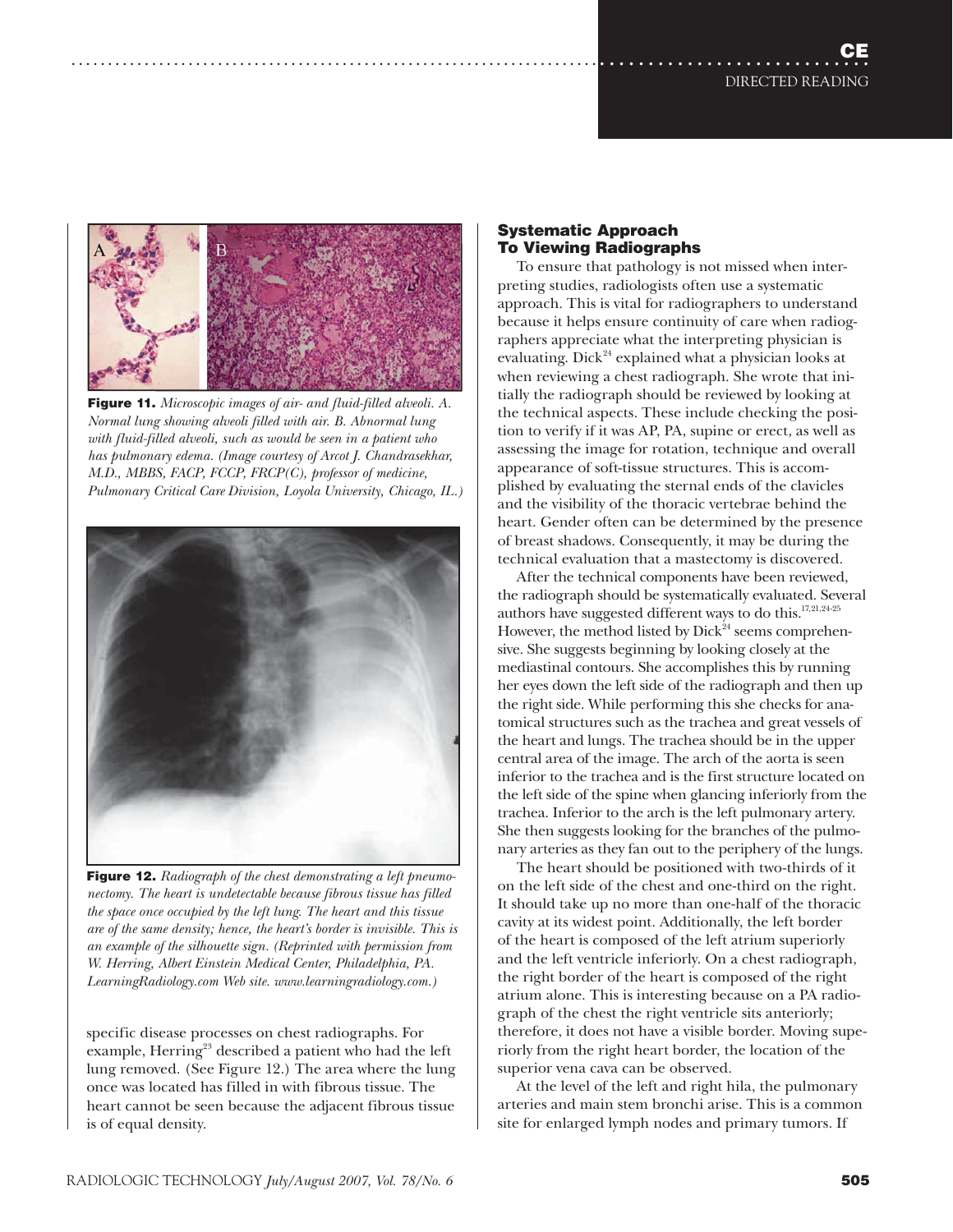they are present, the hilum will appear bulky. Dick then suggests studying the lungs apart from the pulmonary arteries and veins. They should appear black because they are full of air. It is important to scan both of the lungs. She accomplishes this by starting at the apices and moving inferiorly, comparing the left and right lungs at the same level. Furthermore, she emphasizes the importance of looking at the lung tissue that extends behind the heart. Additionally, when comparing the periphery of the lungs to the mediastinal area, lung

| Table 2<br><b>Location of Tubes and Lines</b>                                                                                |                                                                                   |
|------------------------------------------------------------------------------------------------------------------------------|-----------------------------------------------------------------------------------|
| <b>Tube or Line</b>                                                                                                          | <b>Desired Position</b>                                                           |
| <b>ETT</b>                                                                                                                   | $Tip > 5$ cm from carina                                                          |
| Tracheostomy tube tip                                                                                                        | Halfway between stoma and carina                                                  |
| Central venous catheter                                                                                                      | Tip in superior vena cava                                                         |
| PICC line                                                                                                                    | Tip in superior vena cava                                                         |
| Swann-Ganz catheter                                                                                                          | Tip in proximal right or left pulmonary artery                                    |
| Pleural drainage tube                                                                                                        | Anterosuperior for pneumothorax;<br>posteroinferior for effusion                  |
| Pacemaker                                                                                                                    | Tip at apex of right ventricle; other(s) in right atrium<br>and/or coronary sinus |
| <b>AICD</b>                                                                                                                  | One lead in superior vena cava; other in right ventricle                          |
| NG tube                                                                                                                      | At least 10 cm of tube into the stomach                                           |
| Feeding tube                                                                                                                 | Tip in the duodenum                                                               |
| (Reprinted with permission from William Herring M.D., Tubes and Lines: What Where and Whoops.<br>www.learningradiology.com.) |                                                                                   |

markings are considerably less identifiable. However, if lung markings are absent, then disease of the airspace, such as atelectasis, should be considered. Likewise, while looking in the periphery of the lung Dick suggests assessing the radiograph for a pneumothorax. If present, a distinct line will be evident on the edge of the lung field.

Finally, she reviews the surface of the hemidiaphragms. They should curve downward, and the costophrenic and cardiophrenic angles should not be blunted. If they are blunted, this suggests effusion. Air beneath the diaphragm might be noticed at this point, suggesting a perforated hollow viscus. To finish, the radiograph should be evaluated for changes in soft tissues and bony structures. A mastectomy or rib fracture can be seen when performing this step.

A similar approach can be used to evaluate the lateral chest radiograph. It is beyond the scope of this Directed Reading to discuss evaluation any further. Suffice it to say that radiographers should ensure that the technical aspects of the exam are completed appropriately so that the systematic review by the radiologist is easier to perform.

## **Locations of Tubes and Lines**

In addition to performing adequate chest exams, radiographers should be able to recognize correct

placement of lines and tubes in the chest. Frequently, it is necessary to know where these lines and tubes are located and be familiar with their radiographic appearance. Some radiographers mistakenly believe that this could result in an ethical violation by tempting the radiographer to interpret the radiograph or provide a diagnosis. However, the Code of Ethics of the American Society of Radiologic Technologists and the American Registry of Radiologic Technologists states: "The radiologic technologist acts as an agent through observation and communication to obtain pertinent information for the physician to aid in the diagnosis and treatment of the patient and recognizes that interpretation and diagnosis are outside the scope of practice for the profession."26 Providing a diagnosis is in direct conflict with the Code of Ethics and should be avoided. However, knowing the correct location of specific tubes and lines will result in better patient care by enabling the radiographer to provide correct positioning and adequate technique, both of which can be crucial in the care of the patient.

A list and description of commonly placed tubes and lines visualized on chest radiographs are shown in Table 2. They include:

- Endotracheal tube (ETT).
- Tracheostomy tube.
- Central venous catheter (CVC).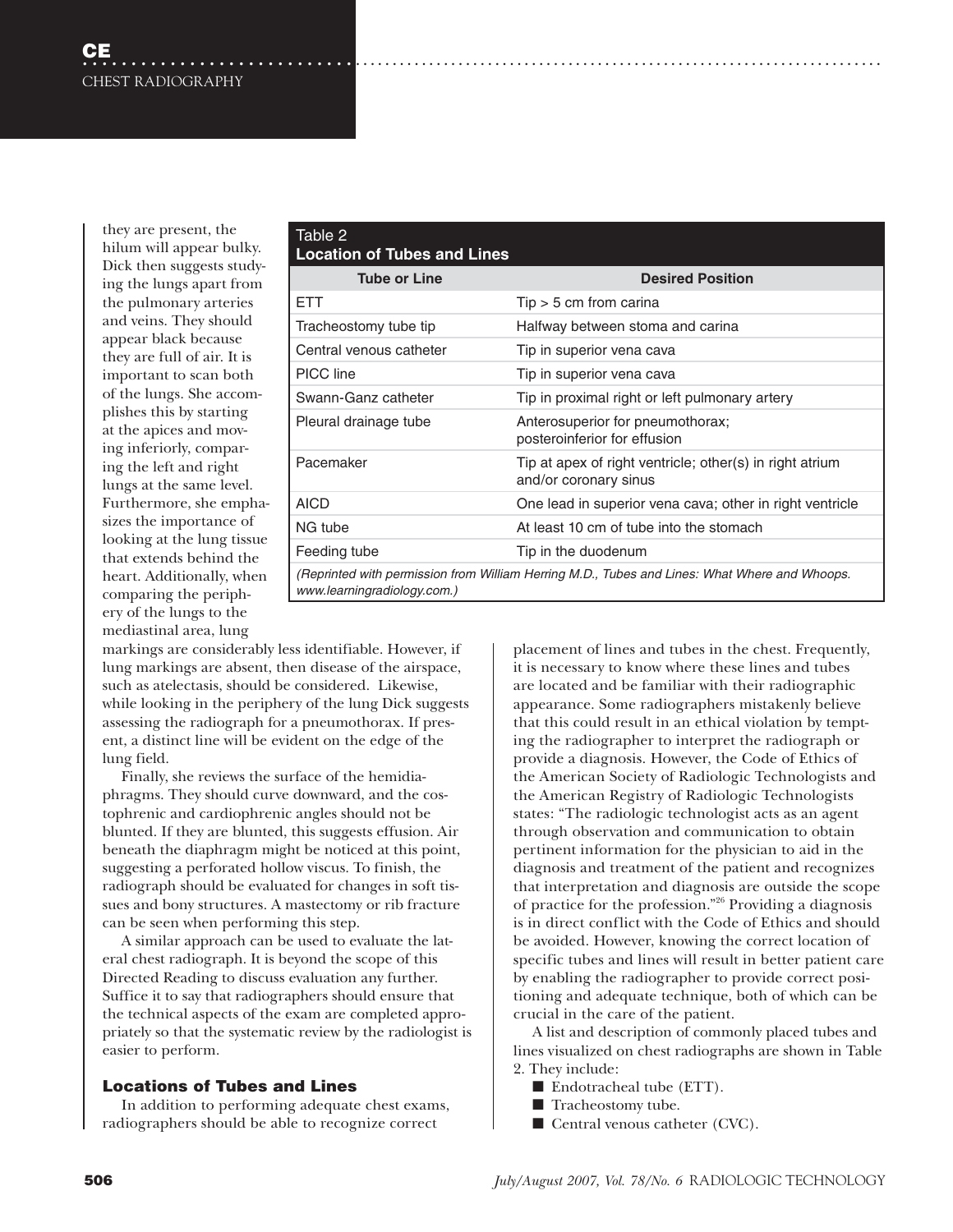

**Figure 13.** *Radiograph demonstrating an endotracheal (ET) tube placement. A normally positioned ET tube should be located about 5 cm above the carina. The pencil mark in the center of this radiograph*  indicates the carina. The pencil mark at mid-T2 indicates the end of *the ET tube.*



**Figure 14.** *Radiograph demonstrating a tracheostomy tube. Herring*<sup>23</sup> *suggested that the tracheostomy tube tip (middle arrow) should be located halfway between the carina (lower arrow) and the stoma (upper arrow). (Reprinted with permission from W. Herring, Albert Einstein Medical Center, Philadelphia, PA. LearningRadiology.com Web site. www.learningradiology.com.)*

- Peripherally inserted central catheter (PICC line).
- Swann-Ganz catheter.
- Pleural drainage tube.
- Pacemaker.
- Automatic implantable cardioverter defibrillator (AICD).
- Nasogastric (NG) tube.

## *Endotracheal Tube*

An ETT is used with mechanical ventilators to manage the patient's airway. The tubes come in various sizes and are inserted more commonly through the mouth, but also can be inserted through the nose. The insertion can be made with the aid of a laryngoscope, which is a medical instrument used to guide the tube through the glottis and into the trachea. Stewart et  $al^{27}$  suggested that correct positioning places the distal end of the tube approximately 5 cm above the carina. Portable chest radiography is a reliable method of demonstrating ETT placement, especially in ICU patients. (See Figure 13.)

## *Tracheostomy Tube*

A tracheostomy tube is inserted in the anterior portion of the patient's neck just above the suprasternal notch directly into the trachea by an incision or by a percutaneous technique.28 These patients often have undergone an ETT placement and now require longerterm ventilation. Herring suggested that the desired location of the tracheostomy tube tip on a chest radiograph is halfway between the stoma and the carina.<sup>23</sup> (See Figure 14.)

## *Central Venous Catheter*

The CVC is a catheter that is placed into the subclavian, jugular or femoral vein that leads to the heart. Two types of CVCs include tunneled and nontunneled catheters. Nontunneled catheters are inserted directly into the vein for short-term venous therapy. Tunneled CVCs are inserted in the vein via a tunnel under the skin for extended access.<sup>29</sup> Some common types of CVCs are the Hickman, Broviac and Groshong catheters (Bard Access Systems Inc, Salt Lake City, Utah). A different catheter called a Port-a-Cath (Smiths Medical Inc, St. Paul, Minnesota) is a more permanent CVC usually placed under the skin in the chest that can be accessed via a Huber needle to administer medications. "A chest radiograph is the easiest way to verify central line position."29 (See Figure 15.) When visualizing a CVC on a chest radiograph, the tip of the catheter should be placed in the superior vena cava just above the right atrium. $30$ Some reasons for inserting a CVC include:

■ To obtain access to the venous system when peripheral veins are not available.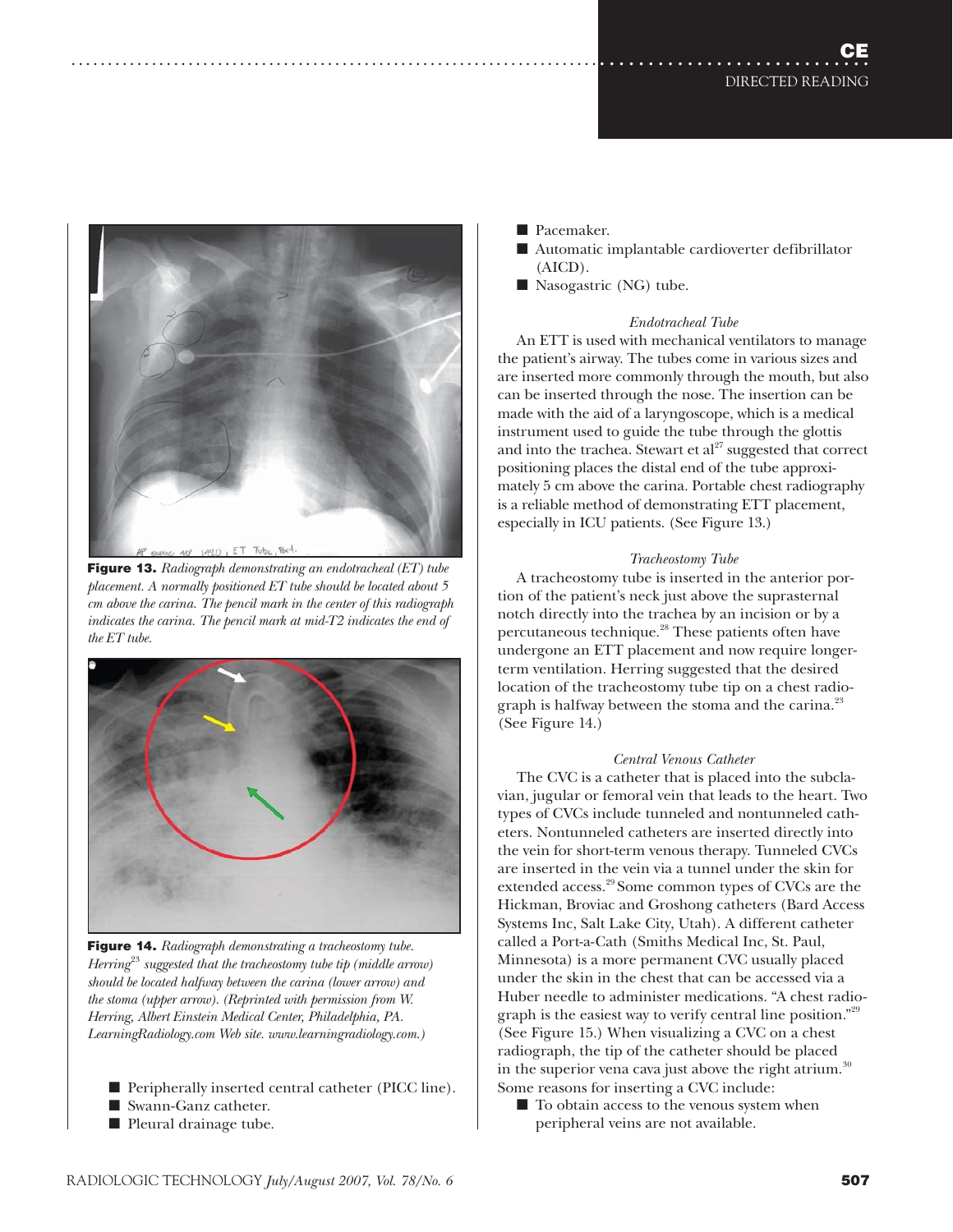

**Figure 15.** *Radiograph demonstrating a nontunneled central venous catheter. The arrow is pointing to the tip of the CVC, which can be seen faintly in the superior vena cava just above the right atrium.*



**Figure 16.** *Radiograph demonstrating a PICC line placement. The tip of the catheter is located in the superior vena cava.*

- To measure central venous pressures.
- To administer hemodialysis.
- To administer hypertonic solutions.
- $\blacksquare$  To deliver parenteral nutrition.<sup>31</sup>



**Figure 17.** *Radiograph demonstrating a Swann-Ganz catheter. The arrow is pointing to the tip of the catheter, which is located in the left pulmonary artery.*

## *PICC Line*

A PICC line is a CVC that is placed in a vein in the arm, such as the basilic, cephalic or brachial vein. It usually is used in patients who need extended IV access for more than a few weeks, such as those receiving chemotherapy, extended antibiotic treatment or total parenteral nutrition. The tip of the catheter is placed in the superior vena cava or proximal right atrium.<sup>32</sup> (See Figure 16.)

## *Swann-Ganz Catheter*

A Swann-Ganz catheter is a balloon-tipped pulmonary catheter that is passed via the internal jugular, subclavian or femoral vein through the right side of the heart into the pulmonary artery. It is used to measure the pressures in the right atrium, right ventricle or pulmonary arteries. When the balloon is inflated, the catheter can be wedged in against the wall of the left pulmonary artery. This can provide a filling pressure of the left atrium. On a chest radiograph, the catheter is located in the right or left proximal pulmonary artery.<sup>23</sup> (See Figure 17.)

## *Pleural Drainage Tube*

Pleural drainage tubes often are inserted into the pleural space to remove air or fluid. The procedure is called a thoracostomy and commonly is referred to as "putting in a chest tube." The drainage tube is inserted between the ribs into the chest cavity. A chest radiograph usually is ordered to verify location of the tube. (See Figure 18.)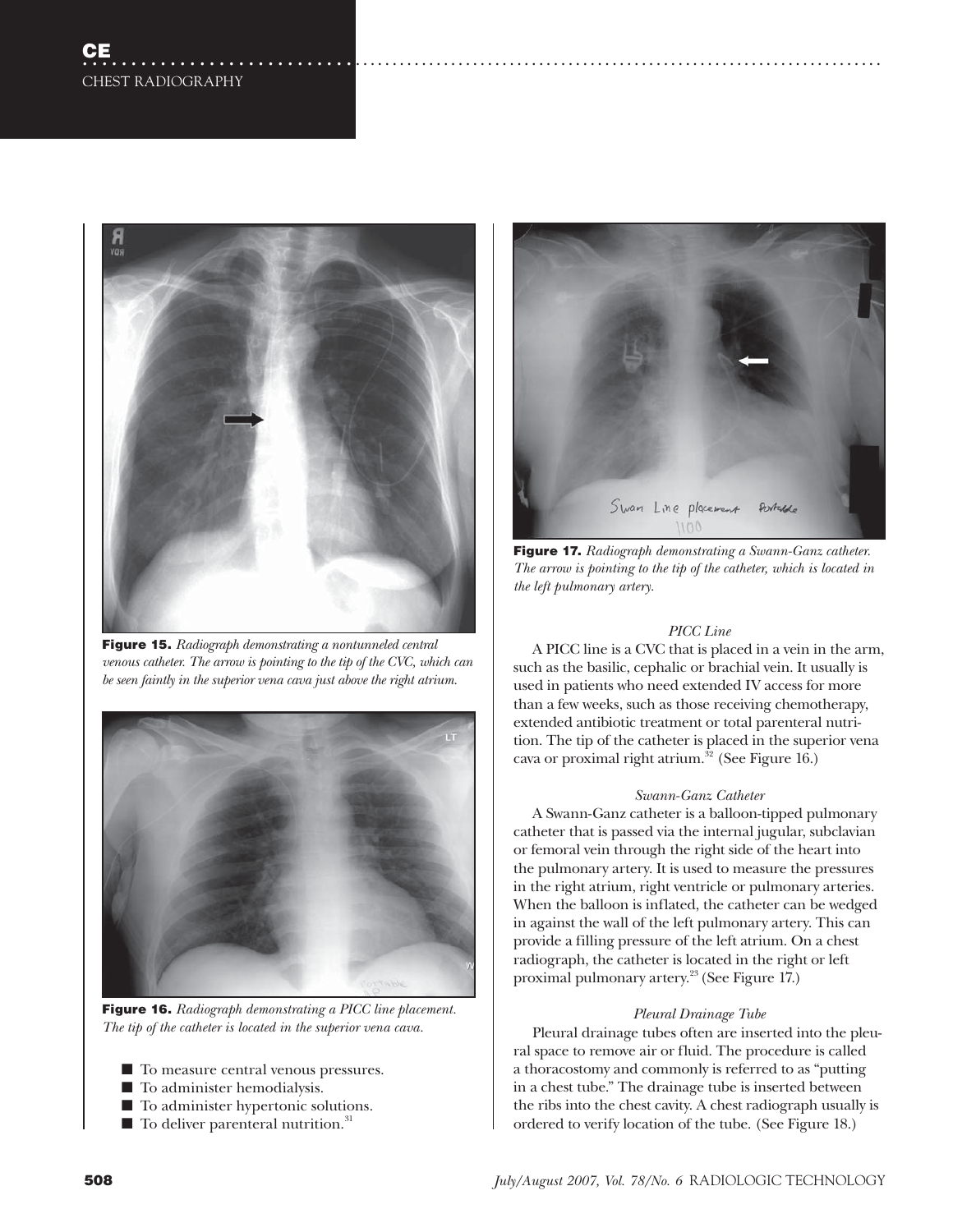

**Figure 18.** *Radiograph demonstrating a pleural drainage tube. Herring*<sup>23</sup> *pointed out that the tip of the drainage tube (top arrow) lies in the apex of the right hemithorax. (Reprinted with permission from W. Herring, Albert Einstein Medical Center, Philadelphia, PA. LearningRadiology.com Web site. www.learningradiology.com.)*

#### *Pacemaker*

The pacemaker is a medical device that stimulates the beating of the heart when the heart's natural pacemaker is not working properly. The 2 types of pacemakers commonly used are the temporary pacemaker and the permanent pacemaker. The temporary pacemaker is placed via a CVC approach, and the tip of the wire is directed to the right atrium or the right ventricle. The proximal end of the wire is connected to a small batterypowered generator located outside of the patient's body. With a permanent pacemaker, this generator is surgically implanted. It usually is implanted in the subcutaneous fat in the patient's anterior chest wall. Pacemakers can have different numbers of leads. For example, a singlelead pacemaker paces only the ventricles and a 2-lead pacemaker can pace both the ventricles and the atria.<sup>33</sup> (See Figure 19.)

Additionally, biventricular pacemakers can be implanted to treat patients who are experiencing heart failure.



**Figure 19.** *Radiograph showing a 2-lead pacemaker. The upper arrow points to the lead in the right atrium; the lower arrow points to the lead in the right ventricle. The generator is circled. (Reprinted with permission from W. Herring, Albert Einstein Medical Center, Philadelphia, PA. LearningRadiology.com Web site. www.learningradiology.com)*

This is called cardiac resynchronization therapy. The biventricular pacemaker allows synchronization between both sides of the heart. This pacemaker has 3 leads that are positioned in the right atrium, right ventricle and left ventricle by passing them through the coronary sinus vein.34 Portable chest radiography can demonstrate the position of pacemaker leads in the heart.

## *Automatic Implantable Cardioverter Defibrillator*

An AICD, also called an ICD, is a device that is slightly larger than a pacemaker and is implanted in the chest wall in a similar way. This device is used to detect heart arrhythmias and then deliver an electrical shock to the heart to convert it to a normal rhythm. "The lithium batteries provide a projected monitoring life of 3 years, or the capability of delivering about 100 discharges.<sup>"35</sup>An AICD also can go into a pacing mode after defibrillation and act as a pacemaker if the needs of the patient warrant it. Bardy et al stated that "most cardioverterdefibrillators now require only a single lead that can be placed transvenously."36 Portable chest radiography can be used to demonstrate an AICD. (See Figure 20.)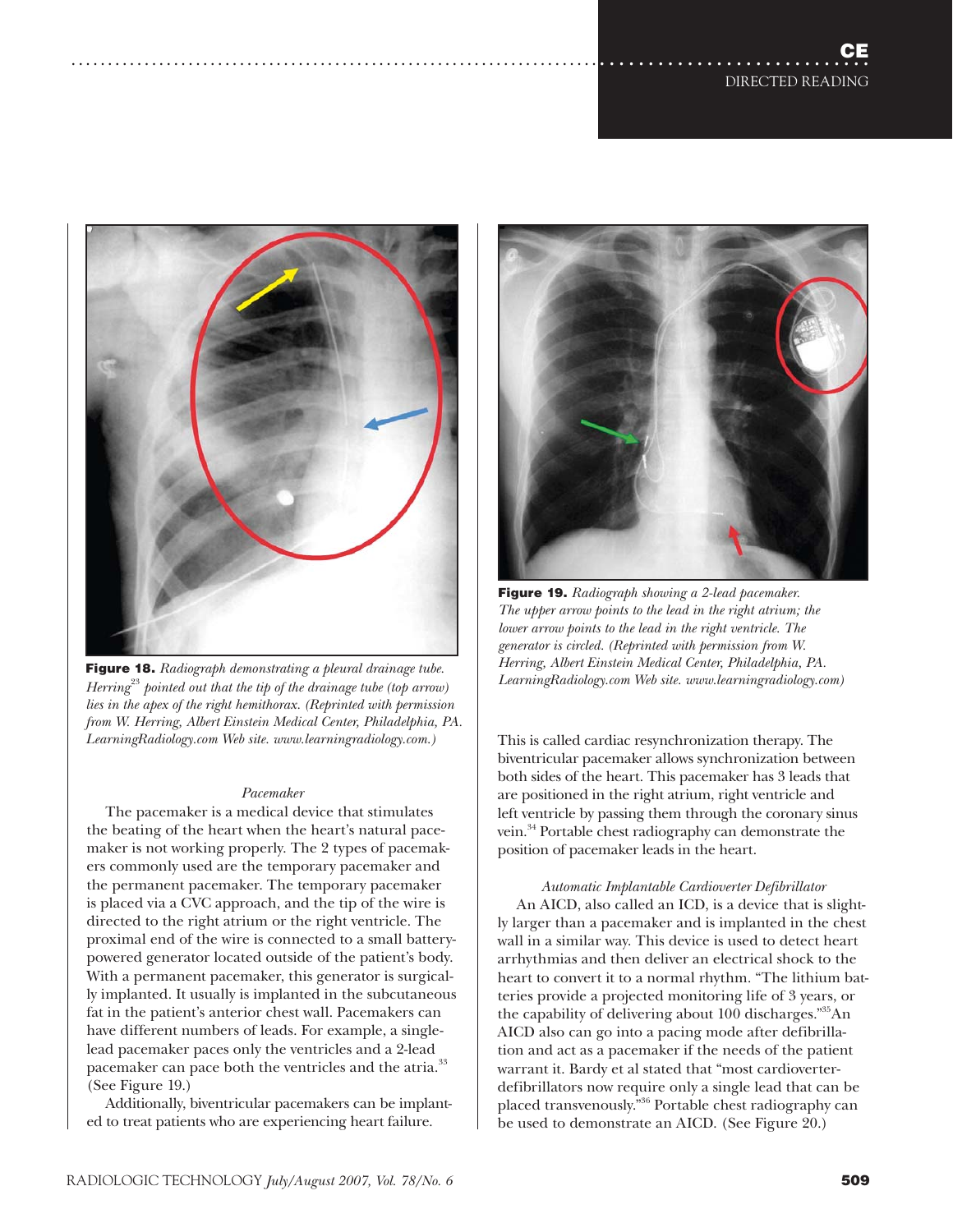

**Figure 20.** *Radiograph demonstrating an AICD pacemaker. This is a 2-lead automatic implantable cardiac defibrillator.* 

## *Nasogastric Tube and Feeding Tube*

The NG tube is a long, flexible tube that is placed through the nose into the stomach. It is included in this discussion because a chest radiograph often is ordered for NG tube placement. When this is the case, the chest should be positioned low enough to include the end of the tube or an abdominal radiograph should be suggested. An NG tube can be used to decompress the gastrointestinal tract to relieve abdominal distention. It also can be used for feeding; administering barium or medication; and lavage, such as when active bleeding or poisoning is a concern.<sup>37</sup> Kolbitsch et al<sup>38</sup> reported a case of an NG feeding tube inadvertently placed into the respiratory system in a tracheostomized patient, causing a pneumothorax. As a result of such situations, routine chest radiography is mandatory to confirm the position of NG tubes.<sup>3</sup> Herring suggested that at least 10 cm of the tube's tip should be in the stomach. Ideally, the tip should rest in the duodenum.<sup>23</sup> (See Figure 21.)

## **Common Radiographic Findings in the Chest**

Radiographers should be familiar with common radiographic findings in the chest. Seven such findings are:

- Pneumonia.
- Congestive heart failure.
- Pneumothorax.
- Pleural effusion.



**Figure 21.** *Radiograph demonstrating NG tube placement. Herring*<sup>23</sup>*stated that at least 10 cm of the distal portion of the NG tube should be in the stomach. The arrow is pointing to the distal tip of the tube, which has curled into the fundus of the stomach. Furthermore, when a feeding tube is placed it should be positioned in the duodenum. (Reprinted with permission from W Herring, Albert Einstein Medical Center, Philadelphia, PA. LearningRadiology.com Web site. www.learningradiology.com.)*

- Cardiomegaly.
- Pneumoperitoneum.
- Emphysema.

#### *Pneumonia*

Pneumonia is an illness that shows up as a white density on a chest radiograph. (See Figure 22.) Sometimes radiologists refer to these opacities as consolidations. Consolidations occur when the lung's alveoli fill with fluid, simulating soft-tissue densities on the radiograph. There are several causes of pneumonia, including bacteria, viruses, chemicals and injury. Additionally, aspiration pneumonia can occur when the patient aspirates oral or gastric contents, such as when a stroke patient aspirates barium during a swallowing study.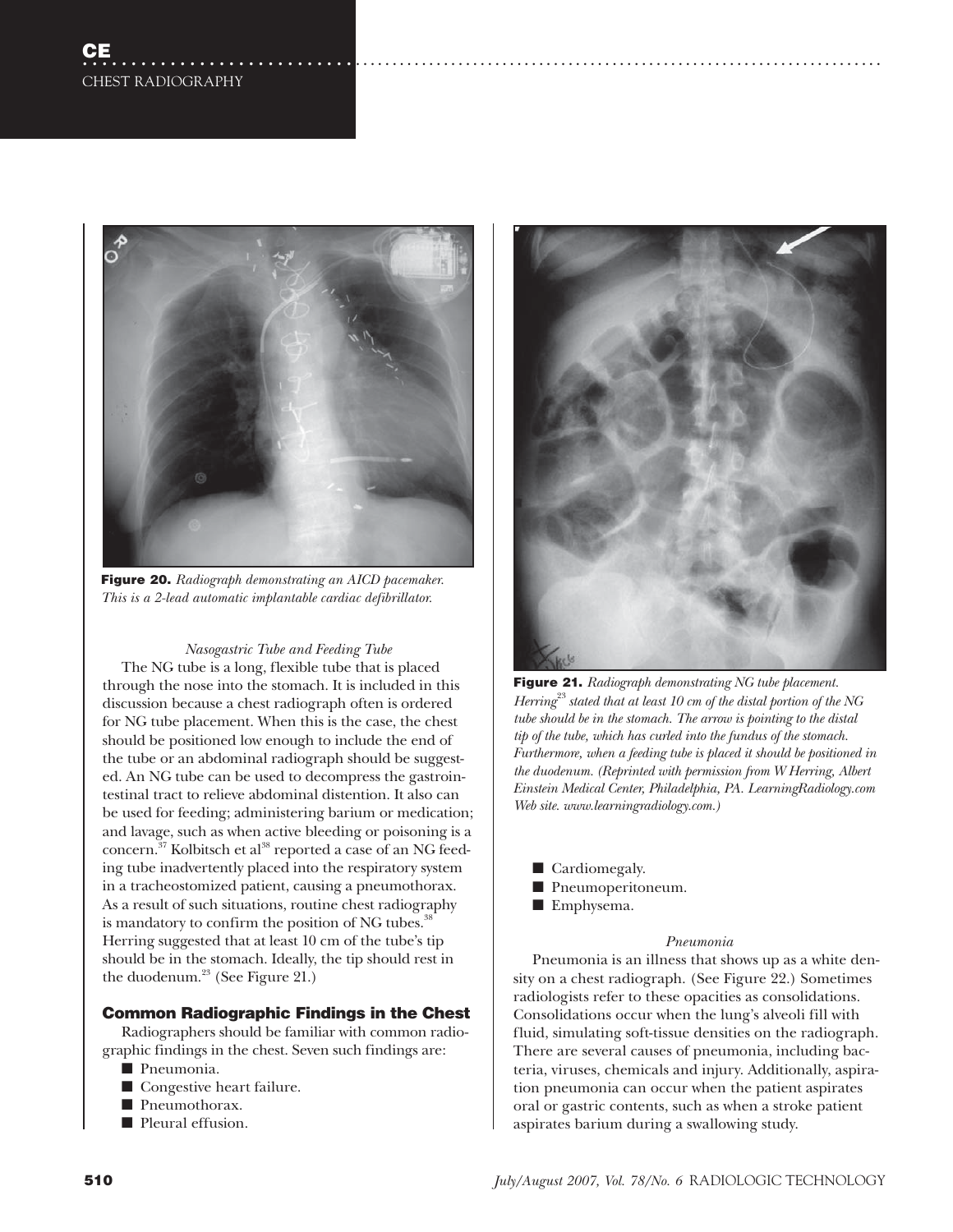

**Figure 22.** *Radiograph demonstrating pneumonia. The larger radiograph demonstrates a left diaphragm silhouette sign. The diagnosis was a left lower lobe bacterial pneumonia. The inset radiograph demonstrates right upper lobe pneumonia. (Inset radiograph courtesy of G. Aben, Michigan State University Department of Radiology, East Lansing.)* 

## *Congestive Heart Failure*

Congestive heart failure is a cardiac condition in which the heart cannot pump a sufficient amount of blood to the rest of the body. On a chest radiograph, the silhouette sign is usually obvious. Albin stated that "In most cases, heart failure is a process that occurs over time when an underlying condition damages the heart or makes it work too hard, weakening the organ."17 The heart and the fluid surrounding the heart appear as fuzzy white densities on the chest radiograph. (See Figure 23.)

## *Pneumothorax*

A pneumothorax is an accumulation of air in the pleural space. On a chest radiograph, this is seen as a subtle line that is usually adjacent to the rib cage. A pneumothorax can be either a unilateral or bilateral finding. It can be caused by a stab wound to the chest, chronic lung problems, biopsies and cancer, among other things. It usually is classified as either a tension or nontension pneumothorax. A tension pneumothorax is a medical emergency because it can cause a shift of the mediastinum, which can decrease cardiac output and lead to



**Figure 23.** *Radiograph demonstrating massive congestive heart failure. The silhouette sign is present. The space between the arrows in the lower portion of the radiograph is a pleural effusion. (Image courtesy of G. Aben, Michigan State University Department of Radiology, East Lansing.)* 

death within minutes. Frequently, a radiologist will order expiratory PA chest radiography to accentuate a pneumothorax. This visualizes well on a radiograph because the air in the pleural space remains constant while the air in the lungs decreases during the expiratory phase. This accentuates the pneumothorax by creating a distinct line on the radiograph that is formed by the interface between the soft-tissue structures of the lung and the air in the pleural space.<sup>17</sup> (See Figure 24.)

Upright or decubitus radiography best visualizes a pneumothorax. Air rises in the chest, and in an upright position the air moves to the apices. Hence, a left lateral decubitus radiograph would accentuate a pneumothorax on the right side of the patient. In contrast, "supine AP chest radiography may not detect the presence of a small or medium pneumothorax in trauma patients."39

## *Pleural Effusion*

A pleural effusion of the chest is an accumulation of fluid in the pleural space, such as blood, serous fluid or pus. Conditions such as congestive heart failure, pulmonary embolism, renal failure and trauma are causes. Erect chest radiography visualizes pleural effusions as blunting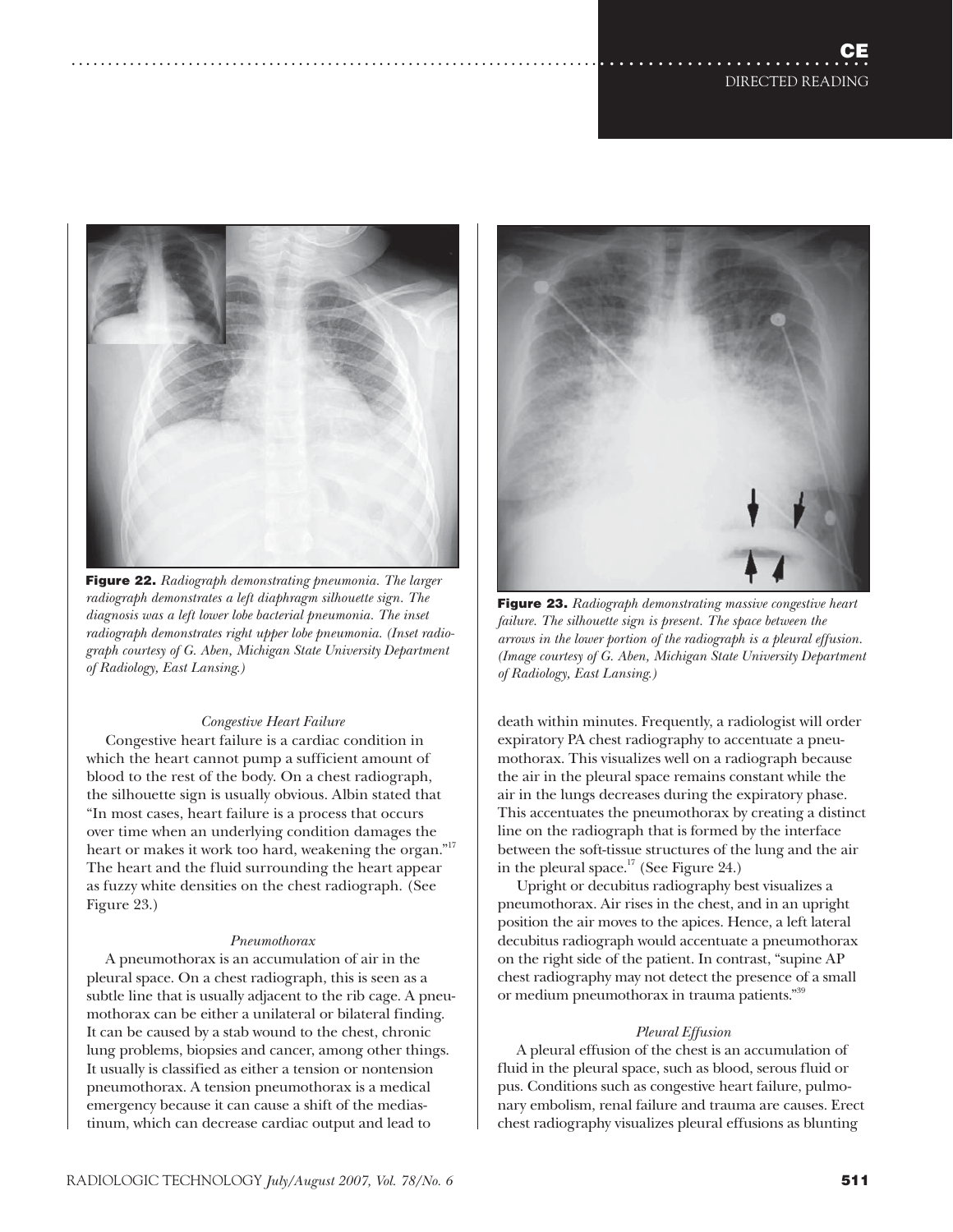

**Figure 24.** *Radiographs demonstrating bilateral pneumothoraces. The image labeled A was taken on inspiration and shows subtle lines bilaterally (arrows) demonstrating air in the pleural space. The radiograph labeled B also shows bilateral pneumothoraces; however, the exposure was made on expiration. This decreases the lung volume, but the air in the pleural space remains the same, thus accentuating pneumothoraces. (Images courtesy of G. Aben, Michigan State University Department of Radiology, East Lansing).* 

of the costophrenic angles. (See Figure 25A.) This is a good argument for the necessity of including both angles when performing chest radiography. In the bedridden patient, a lateral decubitus position can be used to visualize pleural effusions. Pleural effusions are best visualized in the dependent side or side that is down. For example, if the patient is positioned in a left lateral decubitus, the fluid would descend to the dependent side, thus visualizing a left pleural effusion. (See Figure 25C.)

#### *Cardiomegaly*

Cardiomegaly is an enlarged heart, which is not a problem in and of itself; however, it is a symptom of an underlying problem. $40$  (See Figure 26.) Some of the conditions that lead to cardiomegaly include high blood pressure, heart valve disorder and cardiomyopathy.40 A radiologist evaluates the size of the heart by measuring the transverse dimension of the heart and comparing it with the transverse dimension of the thorax. "The normal heart will occupy slightly less than 50% of the transverse dimension of the thorax."<sup>17</sup> (See Figure 27.)

## *Pneumoperitoneum*

Air within the abdominal cavity is referred to as pneumoperitoneum. Typically, it is seen after surgical procedures; however, it also can be caused by a

perforation of the bowel or can occur spontaneously from a bowel obstruction. During trauma, a penetrating injury to the abdomen can introduce air into the peritoneal cavity. A recent report discussed a case of pneumoperitoneum caused by intercourse.<sup>41</sup> Regardless of the cause, the air rises to the level of the diaphragms in an erect position. This black air density can be visualized on a PA chest radiograph because it comes in close contact with the white soft-tissue density of the diaphragm. (See Figure 28.)

*Emphysema* Emphysema ranks as the fourth leading cause of death in the United States.<sup>42</sup>

It is a disease of the lungs that often is caused by smoking. Patients who suffer from emphysema experience shortness of breath and often require oxygen therapy. Sometimes this disease is described as a chronic obstructive pulmonary disease, which also includes other diseases such as chronic bronchitis and asthma. With emphysema, the alveoli lose their elasticity and are unable to hold their shape. Patients with emphysema have a flattening appearance of the diaphragms and a barrel-shaped chest. (See Figure 29.) Gay and associates<sup>43</sup> noted that patients with emphysema often also have chronic bronchitis with associated bronchial wall thickening.

## **Conclusion**

Chest radiography is performed thousands of times each day in the United States. Because of this frequency, radiographers sometimes become careless when performing the exam. This should be avoided because the chest exam is often critical in determining a patient's course of treatment. Radiographers play an essential role in the process, and their goal always should be to provide an image that is diagnostic and helps in the patient's overall treatment. Every patient deserves this type of care, whether in an ambulatory or inpatient setting. Quality chest radiographs cannot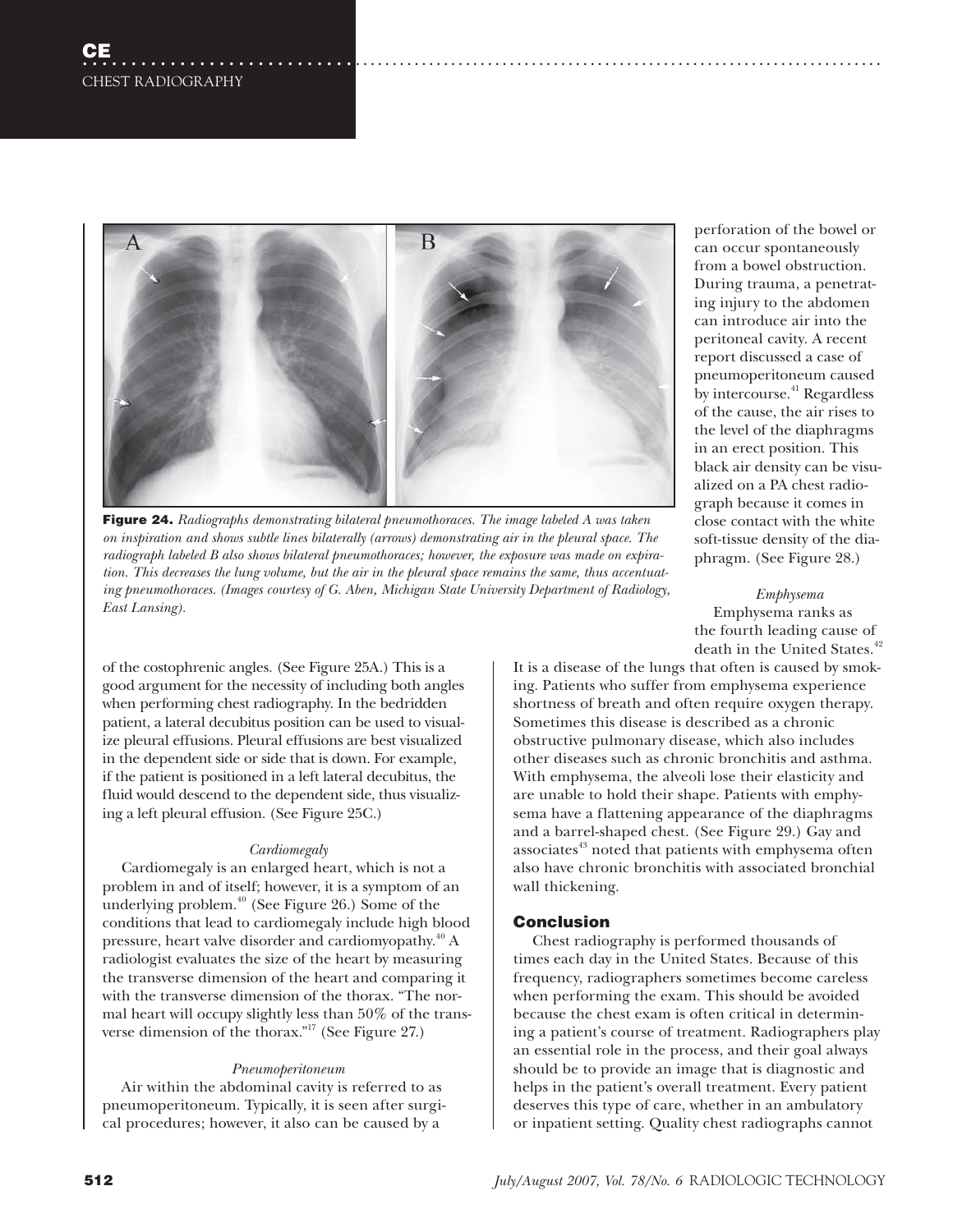## **CE** DIRECTED READING





- chest. The American Society of Radiologic Technologists Web site. www.asrt.org /content/thepublic /aboutradiologic procedures/chest .aspx. Accessed October 1, 2006.
- 2. Bontrager KW, Lampignano JP. *Textbook of Radiographic Positioning and Related Anatomy*. 6th ed. St Louis, MO: Mosby-Year Book Inc; 2005:75-107.



....................................................................................................

**Figure 25.** *A. Erect PA and B. lateral chest radiographs demonstrating pleural effusion. There is bilateral blunting of both costophrenic angles. C. Left lateral decubitus chest radiograph demonstrating pleural effusion. The arrows in this radiograph demonstrate how the fluid migrates to the dependent side.* 

be obtained without adequate knowledge of basic chest anatomy, pathology and consistent positioning.

- 3. Radiology info. ACR, RSNA Web site. www.radiologyinfo .org/en/infocfm?pg=chestrad. Accessed October 13, 2006.
- 4. Pelsoci TM. Low-cost manufacturing process technology for amorphous silicon detector panels: applications in digital mammography and radiography. NIST GCR 03-844, 2003;19. National Institute of Standards and Technology Web site. www.atp.nist.gov/eao/gcr03-844/gcr03-844 .pdf;19. Accessed October 1, 2006.
- 5. American College of Radiology. ACR Practice Guideline for the Performance of Pediatric and Adult Chest Radiography. American College of Radiology Web site. www.acr.org /s\_acr/bin.asp?TrackID=&SID=1&DID=12187&CID= 545&VID=2&DOC=File.pdf. Published 1995. Updated October 1, 2003. Accessed January 1, 2007.
- 6. Horst HM, Fagan B, Beute GH. Chest radiographs in surgical intensive care patients: a valuable "routine." *Henry Ford Hosp Med J*. 1986;34(2):84-86.
- 7. Henschke CI, Yankelevitz DF, Wand A, Davis SD, Shiau M. Accuracy and efficacy of chest radiography in the intensive care unit. *Radiol Clin North Am*. 1996;34(1):21-31.
- 8. Daniels CB, Orgeig S. Pulmonary surfactant: the key to the evolution of air breathing. *News Physiol Sc*. 2003;18(4):151-157.
- 9. Lloyd S. Surfactant. About: Lung Diseases Web site. http:// lungdiseases.about.com/od/glossaryofterms/g/surfactant .htm. Accessed October 6, 2006.
- 10. Body piercing troubleshooting for you and your healthcare professional. The Association of Professional Piercers Web site. www.safepiercing.org/troubleshooting.html. Accessed October 13, 2006.
- 11. Ballinger PW, Frank ED. *Merrill's Atlas of Radiographic Positions and Radiologic Procedures*. 9th ed. St Louis, MO: Mosby-Year Book Inc; 1999:216-219, 506-539.
- 12. MacMahon H. Pitfalls in portable chest radiology. *Respir Care*. 1999;44:1018-1032.
- 13. Brainsky A, Fletcher RH, Glick HA, Lanken PN, Williams SV, Kundel HL. Routine portable chest radiographs in the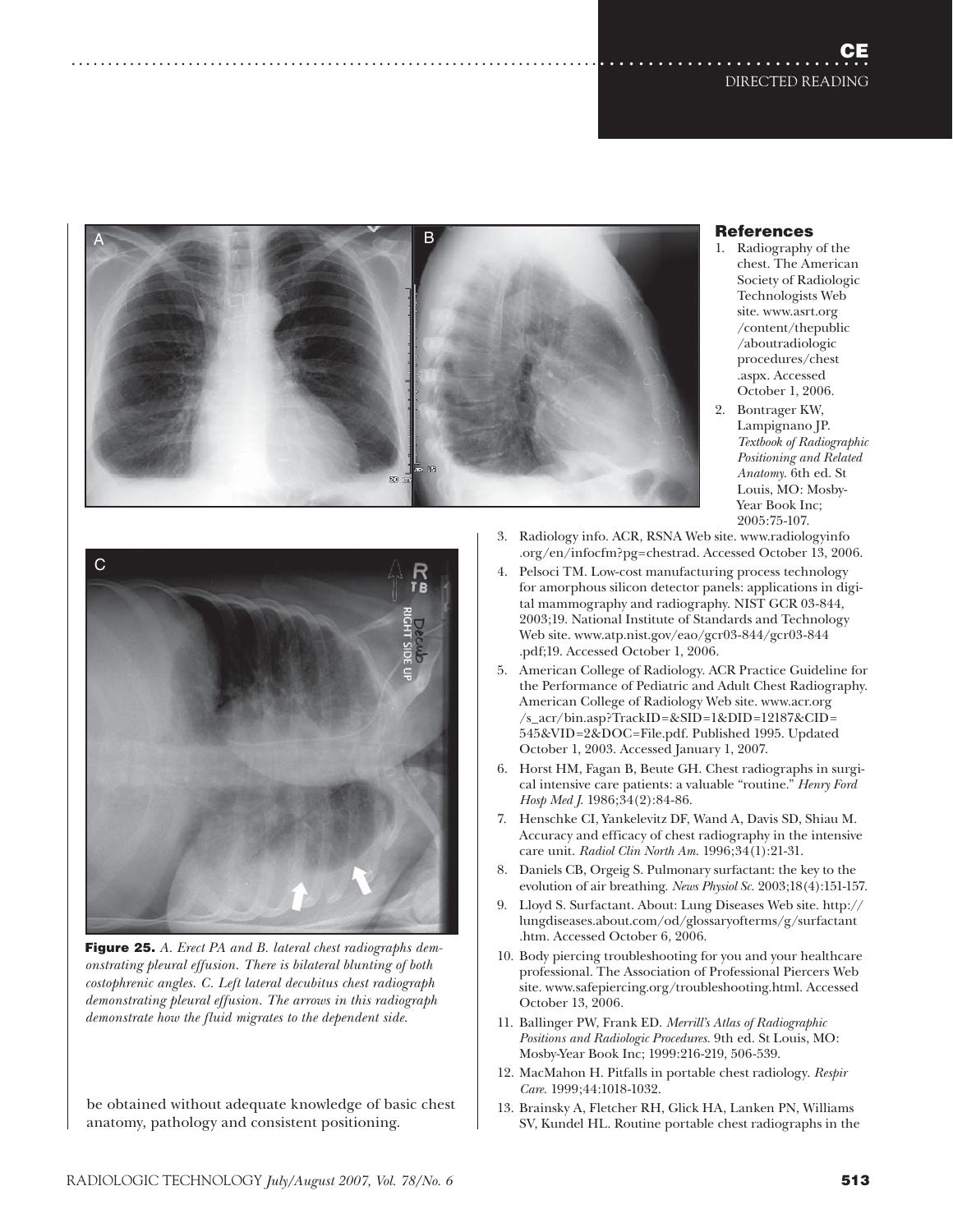

**Figure 26.** *Radiograph demonstrating cardiomegaly. (Image courtesy of G. Aben, Michigan State University Department of Radiology, East Lansing.)* 



**Figure 27.** *Radiograph demonstrating normal heart size, defined as a transverse measurement less than 50% of the thorax's transverse dimension.*

medical intensive care unit: effects and costs. *Crit Care Med*. 1997;25(5):801-805.

14. Marik PE, Janower MJ. The impact of routine chest radiography on ICU management decisions: an observational



....................................................................................................

**Figure 28.** *Upright PA chest radiograph demonstrating pneumoperitoneum. The arrows indicate black air densities bilaterally beneath the diaphragms.*

study. *Am J Crit Care*. 1997;6(2):95-98.

- 15. Wilhelm A. Situs inversus. eMedicine Web site. www.emedicine.com/radio/topic639.htm. Accessed October 14, 2006.
- 16. Koenig SM. Interpretation of chest x-rays. University of Virginia Health System Web site. www.healthsystem .virginia.edu/alive/im-residency/AcuteCare/acute\_060822- 060824\_chestxrayinterpr.doc. Accessed October 15, 2006.
- 17. Aben GR. Chest imaging tutorial. Michigan State University Web site. www.rad.msu.edu/Education/pages/Stu\_ Resources/Common/pages/Aben/IM\_tutor/pages/intro .htm. Accessed October 14, 2006.
- 18. Gleeson CE, Spedding RL, Harding LA, Caplan M. The mediastinum – is it wide? *Emerg Med J*. 2001;18(3):183-185.
- 19. Bushong S. *Radiologic Science for Technologists*. 8th ed. St. Louis, MO: Elsevier Mosby; 2004:181,299.
- 20. Periodic Table of Elements Web site. www.dayah.com /periodic. Accessed October 12, 2006.
- 21. Siela D. Using chest radiography in the intensive care unit. *Crit Care Nur*. 2002;22(4):19-29.
- 22. Chandrasekhar AJ. Chest x-ray as a diagnostic tool. Loyola University Chicago Web site. www.meddean.luc.edu /lumen/MedEd/MEDICINE/PULMONAR/CXR/dxt1 .htm. Accessed October 17, 2006.
- 23. Herring W. Tubes and lines: what, where and whoops. LearningRadiology.com Web site. www.learningradiology .com. Accessed October 19, 2006.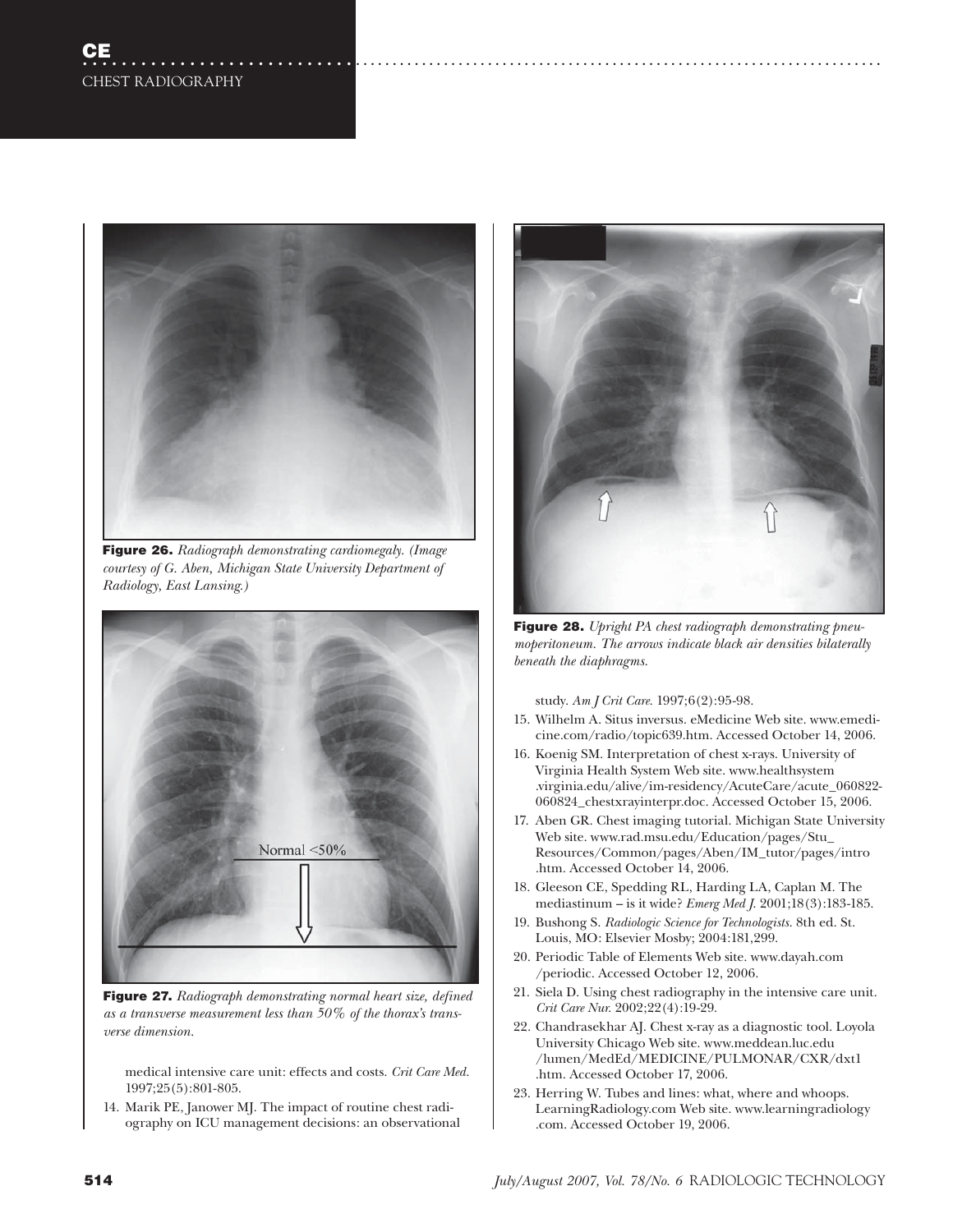

**Figure 29.** *PA and lateral radiographs demonstrating emphysema. Note the barrel-shaped thoracic cavity and flattening of the diaphragms. (Image courtesy of S. Gay, University of Virginia Health Sciences Center Department of Radiology, Charlottesville.)*

24. Dick E. Chest x-rays made easy. *studentBMJ*. 2000;8:303-346.

....................................................................................................

- 25. Alzouebi M. Paediatric chest radiographs. *studentBMJ*. 2005;13:309-352.
- 26. American Registry of Radiologic Technologists. Standards of Ethics, Code of Ethics number 6. www.arrt.org/ethics /standardethic.pdf. Accessed October 19, 2006.
- 27. Stewart RD, LaRosse A, Kaplan RM, Ilkhanipour K. Correct positioning of an endotracheal tube using a flexible lighted stylet. *Crit Car Med*. 1990;18(1):97-99.
- 28. Paran H, Butnaru G, Hass I, et al. Evaluation of a modified percutaneous tracheostomy technique without bronchoscopic guidance. *Chest*. 2004;126(3):868-871.
- 29. Miller P. Central access devices. *Radiol Technol*. 2006;77(4):297-305.
- 30. Scott WL. Central venous catheters. An overview of Food and Drug Administration activities. *Surg Oncol Clin N Am*. 1995;4(3):377-393.
- 31. Hocking G. Central venous access and monitoring. Nuffield Department of Anaesthetics, University of Oxford Web site. www.nda.ox.ac.uk/wfsa/html/u12/u1213\_01.htm. Accessed October 21, 2006.
- 32. Bowe-Geddes LA, Nichols HA. An overview of peripherally inserted central catheters. *Advanced Practice Nursing eJournal*. 2005;5(3). www.medscape.com/viewarticle/508939. Accessed October 22, 2006.
- 33. Heart and vascular center, cardiac devices, pacemakers. MetroHealth Web site. www.metrohealth.org/body

October 23, 2006. 34. Heart disease: biventricular

.cfm?id=277. Accessed

- pacing to treat heart failure (cardiac resynchronization therapy). WebMD Web site. www.webmd.com /content/article/76/90188. Accessed October 23, 2006.
- 35. Mirowski M, Reid PR, Watkins L, Weisfeldt ML, Mower MM. Clinical treatment of life-threatening ventricular tachyarrhythmias with the automatic implantable defibrillator. *Am Heart J*. 1981;102(2):265-270.
- 36. Bardy GH, Johnson G, Poole JE, et al. A simplified, single-lead unipolar transvenous cardioversion-defibrillation system. *Circulation*. 1993;88(2):543-547.
- 37. Potter PA, Perry AG. *Fundamentals of Nursing Concepts, Process, and Practice*. 4th ed. St Louis,

MO: Mosby-Year Book Inc; 1997:1405.

- 38. Kolbitsch C, Pomaroli, I, Lorenz M, Gassner T, Luger J. Pneumothorax following nasogastric feeding tube insertion in a tracheostomized patient after bilateral lung transplantation. *Intensive Care Med*. 1997;23(4):440-442.
- 39. Blaivas M, Lyon M, Duggal S. A prospective comparison of supine chest radiograph and bedside ultrasound for the diagnosis of traumatic pneumothorax. *Acad Emerg Med*. 2005;12(9):844-849.
- 40. Enlarged heart (cardiomegaly). MayoClinic.com Web site. www.mayoclinic.com/health/enlarged-heart/HQ00623. Accessed October 26, 2006.
- 41. Dimov V. Pneumoperitoneum due to sexual activity, clinical cases and images. The Cleveland Clinic Web site. http://clinicalcases.blogspot.com/2004/03/pneumoperitoneum-due-to-sexual.html. Accessed November 1, 2006.
- 42. The National Emphysema Foundation Web site. http:// emphysemafoundation.org. Accessed November 13, 2006.
- 43. Gay S, Olazagasti J, Higginbotham J. Introduction to chest radiology. University of Virginia Health Sciences Center Department of Radiology Web site. www .med-ed.virginia.edu/courses/rad/cxr/index.html. Accessed November 13, 2006.

*Dan L. Hobbs, M.S.R.S., R.T.(R)(CT)(MR), is an associate professor in the department of radiographic science at Idaho*